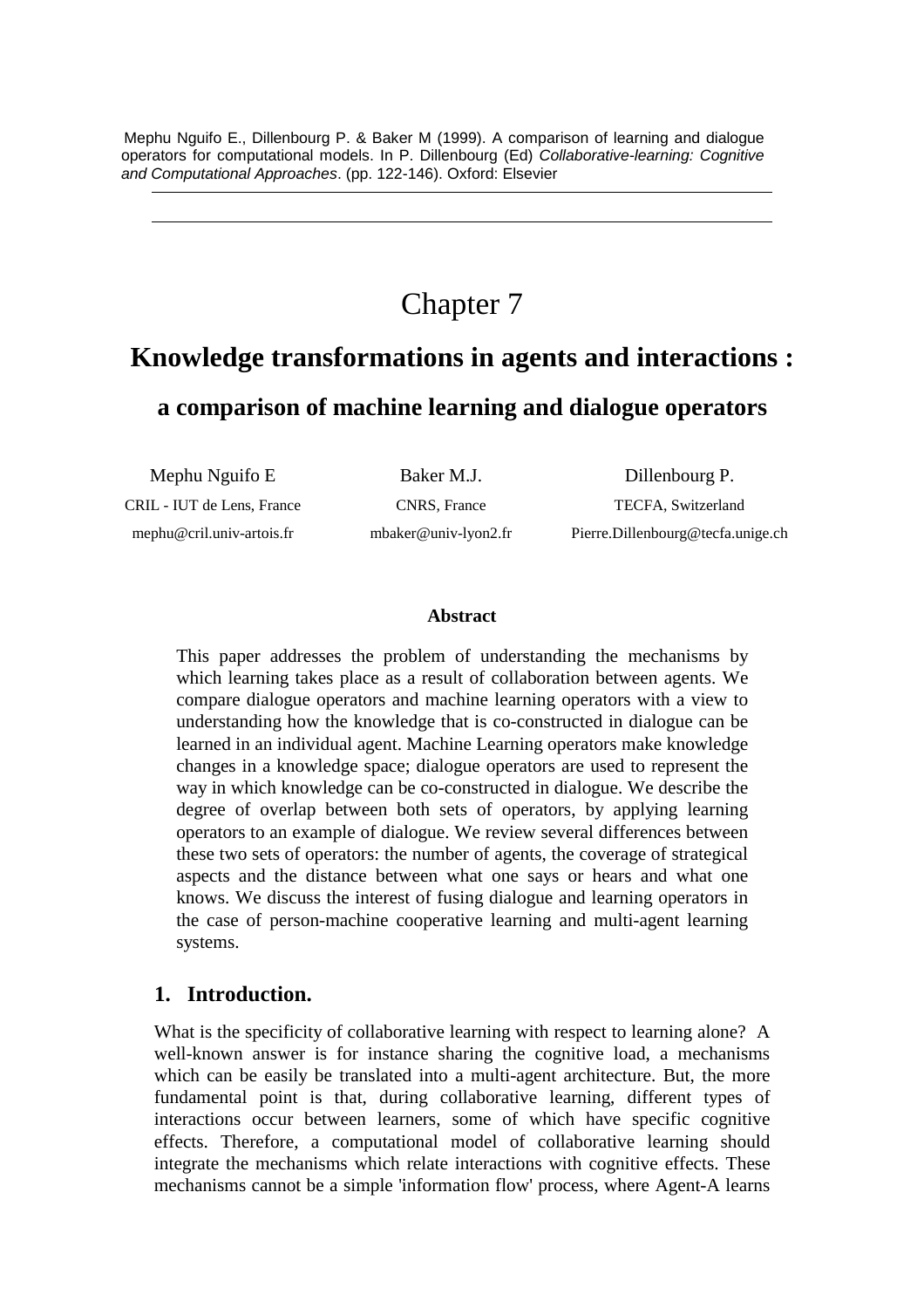X simply because Agent-B communicates X to Agent-A. Such a model would for instance contradict the facts that the explainer often gets more benefit than the explainee (Ploetzner & al, *this volume).* Hence, we are looking for models which deeply integrate dialogue and learning (Dillenbourg, 1996). Specifically, in this chapter we look for convergences between the basic operators isolated in machine learning (ML) research and in research on dialogue. Beyond this scientific goal, this work has also practical implications: to integrate dialogue operators into ML algorithms to adapt these algorithms, on one hand, to the interactions with a user (e.g. Mephu Nguifo, 1997), and on the other hand, to interactions with other artificial agents (learning in multi-agent systems).

Thousands of ML systems have been developed, clustered into categories such as "explanation based learning", "similarity based learning", "reinforcement learning", ... Can we describe this variety of algorithms with a restricted set of elementary learning operators ? Can we integrate them into multi-strategy learning systems? Michalski (1993) addressed these questions. He proposed a set of operators in knowledge space, termed *knowledge transmutations*, which cover the range of inferences mechanisms introduced in ML algorithms. Transmutations are generic patterns of knowledge change. A transmutation may change knowledge, derive new knowledge or perform manipulations on knowledge that do not change its content.

This search for "atoms" within ML is common to many scientific fields, and namely, in dialogue studies. Some researchers attempt to understand the mechanisms by which dialogue leads to learning. They studied specific types of interaction associated with learning, such as negotiation (of knowledge, of dialogue focus), argumentation and explanation. Here we restrict ourselves to considering "knowledge negotiation" or "co-construction of knowledge". In this case, the question arises as to whether we can describe knowledge negotiation in dialogue with an "atomic" set of operators. There exist many classifications of dialogue units, reflecting different theoretical approaches. Here we use the approach proposed by Baker (1994). This includes a set of operators, termed *transformation functions*, that describe — at the knowledge level — the relations between the contents of utterances produced in collaborative problem-solving dialogues. These operators can be compared with research on content (and other) relations between segments of texts, such as Hobbs' (1982) classification of "coherence relations" in discourse and Mann & Thompson's (1985) "rhetorical relations".<sup>1</sup>. There are also many other types of relations that exist between segments of dialogue, other than those that obtain purely on the knowledge level, such as functional relations between speech acts (see, e.g. Levinson, 1983 ; Moeschler, 1985). What is specific about the approach described in Baker (1994), and particularly adapted to our purposes here, is that it is concerned with relations in dialogue, rather than in text, and that it is based specifically on analysis of collaborative problem-solving interactions.

 $\overline{a}$ 

<sup>&</sup>lt;sup>1</sup> See Sanders, Spooren & Noordman (1992) for a review and synthesis of different categories of textual relations.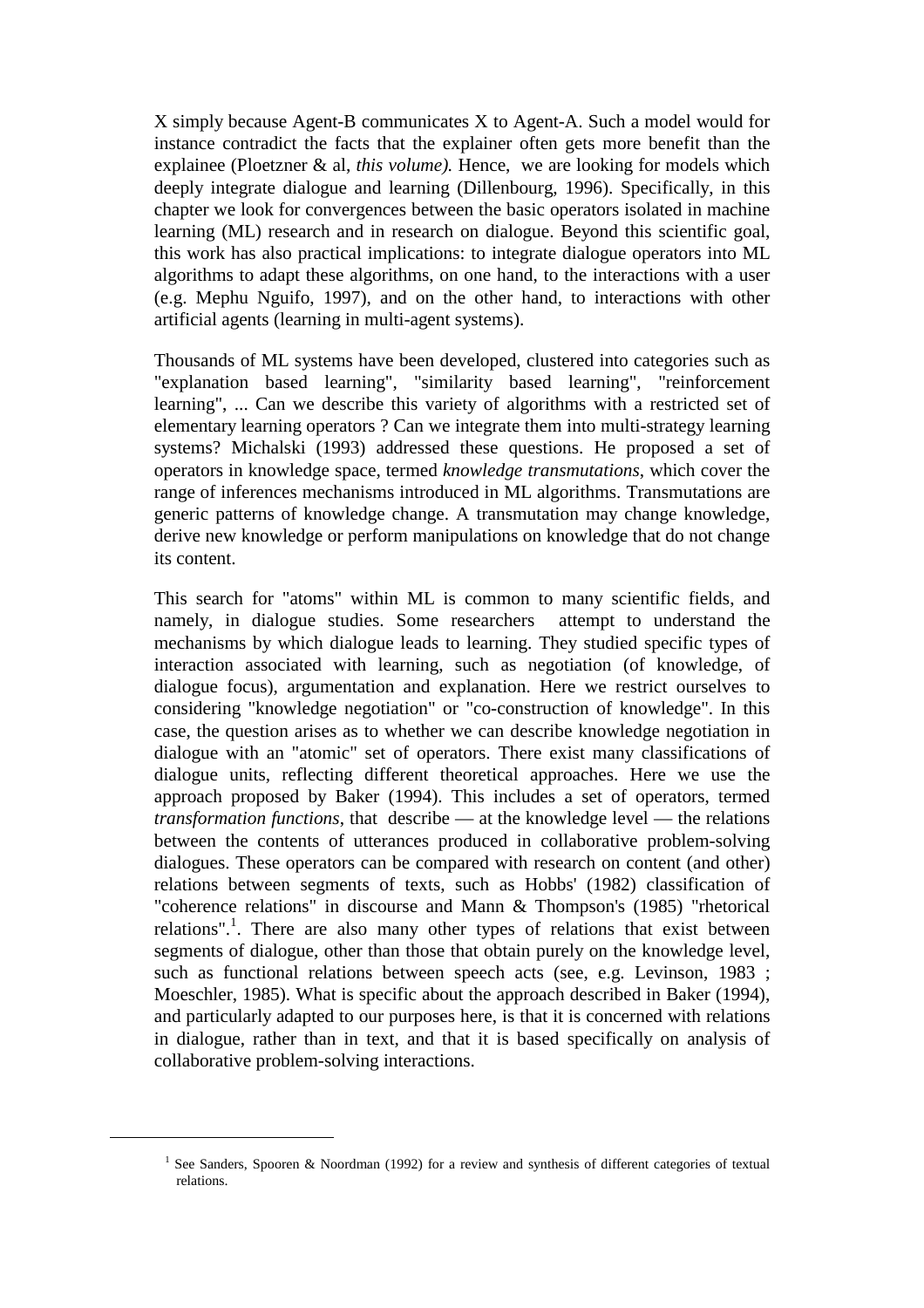This chapter compares the two above mentioned set of operators, Michalski's "transmutations" and Baker's "transformations". They have been chosen as particularly suitable examples, without implying that they are unanimously recognised in their respective scientific community as the common reference. We first describe briefly these classifications, respectively in section 2 for Michalski and 3 for Baker. We then attempt to apply these operators across disciplines, i.e. to use Michalski's machine-learning operators for describing knowledge negotiation in a dialogue, and to use Baker's dialogic operators on a well-known machine learning problem. This enables us to explore the extent to which knowledge transformations that take place within a single agent (i.e. machine learning) and during the interaction between two agents can be modelled in terms of similar processes. This leads (section 5) to a theoretical comparison between the two sets of operators. Finally, in the last section we draw more practical implications on the interoperability of dialogue and learning operators with respect to the goals stated above: modelling collaborative learning, and implementing human-machine collaborative learning systems.

## **2. A taxonomy of machine learning operators**

Michalski (1993) defines learning as follows: *Given* an input knowledge (I), a goal (G), background knowledge (BK) and a set of transmutations (T), *determine* output knowledge (O) that satisfies the goal, by applying transmutations from the set T to input I and/or background knowledge BK. Transmutations change the knowledge space, i.e. the space where can be represented all possible inputs, all of the learner's background knowledge and all knowledge that the learner can generate. A transmutation may change existing knowledge, derive new knowledge or perform certain manipulations on knowledge that do not change its content.

To define these operators, Michalski introduces two concepts: a reference set and a descriptor. A *reference set* of statements is an entity or a set of entities that these statements describe or refer to. A *descriptor* is an attribute, a relation, or a transformation whose instantiation (value) is used to characterise the reference set or the individual entities in it. For example, consider a statement: "Paul is small, has a PhD in Computer Science from Montpellier university, and likes skiing". The reference set here is the singleton "Paul". The sentence uses three descriptors: a one-place attribute "height(person)", a binary relation "likes(person, activity)" and a four-place relation "degree-received(person, degree, topic, university)". The reference set and the descriptors are often fixed once and for all in a ML system.

Two categories of transmutations functions are defined:

- *Knowledge generation transmutations* change informational content of the input knowledge. They are performed on statements that have a truth status. These transmutations (see table 1) are generally based on deductive, inductive, and/or analogical inference.
- *Knowledge manipulation transmutations* are operators that view input knowledge as data or objects to be manipulated. There is no change of the informational content of pieces of knowledge that composed the whole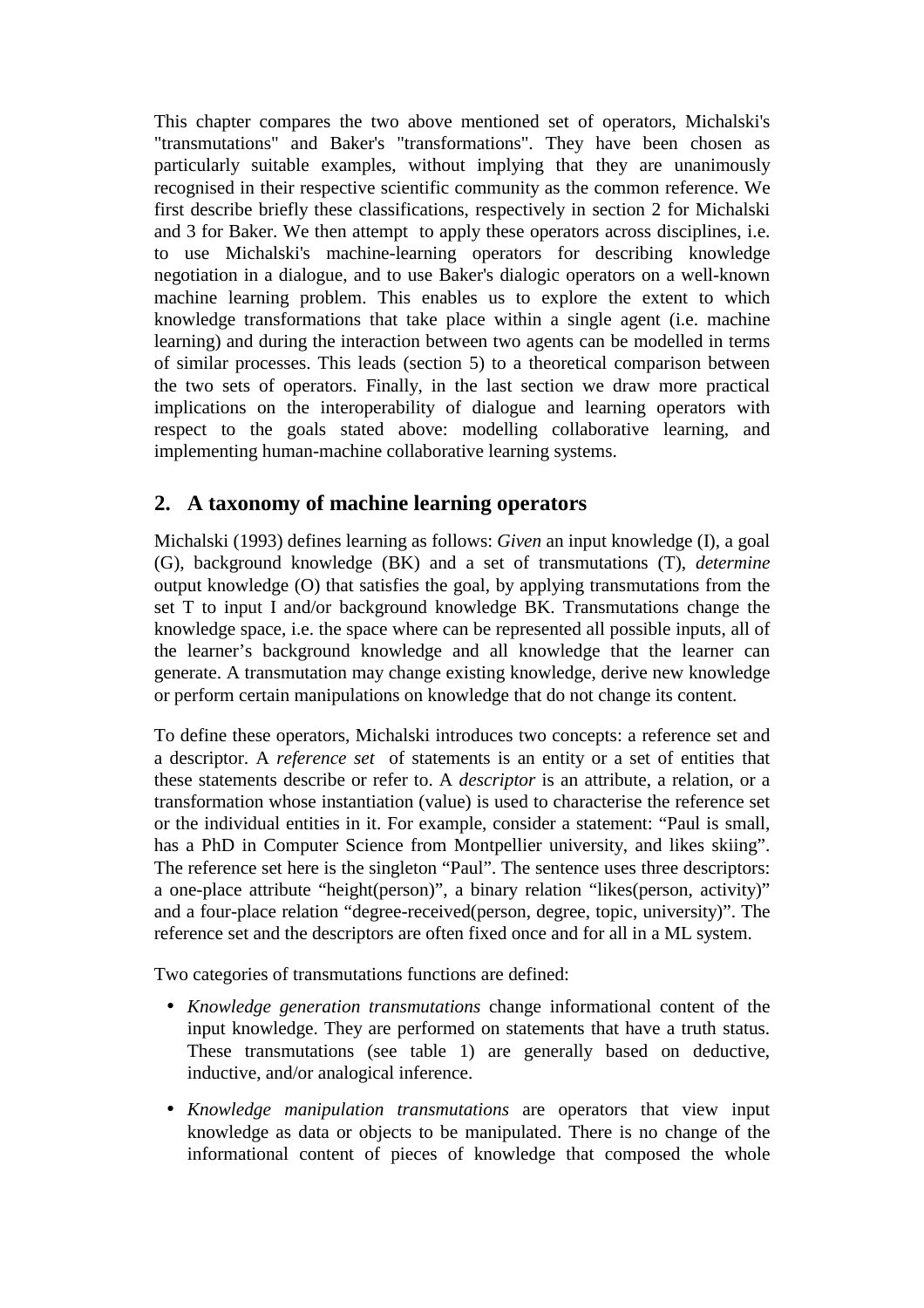#### knowledge. Examples are insertion/replication, deletion/destruction, sorting or unsorting operators.

| Generalization extends the reference sets of input,<br>i.e. it generates a description that characterizes a<br>larger reference set than the input                                                                                                                                                                          | Specialization narrows the reference set of<br>objects.                                                                                                                                             |
|-----------------------------------------------------------------------------------------------------------------------------------------------------------------------------------------------------------------------------------------------------------------------------------------------------------------------------|-----------------------------------------------------------------------------------------------------------------------------------------------------------------------------------------------------|
| <i>Abstraction</i> reduces the amount of detail in a<br>description of the given reference set.                                                                                                                                                                                                                             | Concretion generates additional details about<br>the reference set.                                                                                                                                 |
| Similization derives new knowledge about a<br>reference set on the basis of the similarity between<br>this set and another reference set about which the<br>learner has more knowledge.                                                                                                                                     | Dissimilization derives new knowledge on the<br>basis of the lack of similarity between the<br>compared reference sets.                                                                             |
| Association determines a dependency between<br>given entities or descriptions based on the<br>observed facts and/or background knowledge.<br>Dependency may be logical, causal, statistical,<br>temporal, etc.                                                                                                              | Disassociation asserts a lack of dependency.<br>For example, determining that a given instance<br>is not an example of some concept, is a<br>disassociation transmutation                           |
| Selection is a transmutation that selects a subset<br>from a set of entities (a set of knowledge<br>components) that satisfies some criteria. For<br>example, choosing a subset of relevant attributes<br>from a set of candidates, or determining the most<br>plausible hypothesis among a set of candidate<br>hypotheses. | Generation generates entities of a given type.<br>For example, generating an attribute to<br>characterize a given entity, or creating an<br>alternative hypothesis to the one already<br>generated. |
| Agglomeration groups entities into larger units<br>according to some goal criterion. If it also<br>hypotheses that the larger units represent general<br>patterns in data, then it is called clustering.                                                                                                                    | Decomposition splits a group (or a structure)<br>of entities into subgroups according to some<br>goal criterion.                                                                                    |
| <i>Characterization</i> determines a characteristic<br>description of a given set of entities. For example,<br>a simple form of such description is a list (or a<br>conjunction) of all properties shared by the entities<br>of the given set.                                                                              | Discrimination determines a description that<br>discriminates (distinguishes) the given set of<br>entities from another set of entities.                                                            |

Table 1: Pairs of opposite knowledge generation transmutations (Michalski, 1993)

Transmutations are bi-directional operations: they are grouped into pairs of opposite operators, except for derivation that span a range of transmutations.

*Derivations* are knowledge generation transmutations that derive one piece of knowledge from another piece of knowledge (based on some dependency between them), but do not fall into the special categories described above. Because the dependency between knowledge components can range from logical equivalence to random relationship, derivations can be classified on the basis of the strength of dependency into a wide range of forms.

- *Reformulation* transforms a segment of knowledge into a logically equivalent segment of knowledge.
- Deductive derivation, Abductive Explanation and Prediction can be viewed as *intermediate derivations*. A weak intermediate derivation is the cross-over operator in genetic algorithm (Goldberg, 1989). Mathematical or logical transformations of knowledge also represents forms of derivations.
- *Randomization* transforms one knowledge segment to another one by making random changes. For example, the mutation operation in a genetic algorithm (Goldberg, 1989).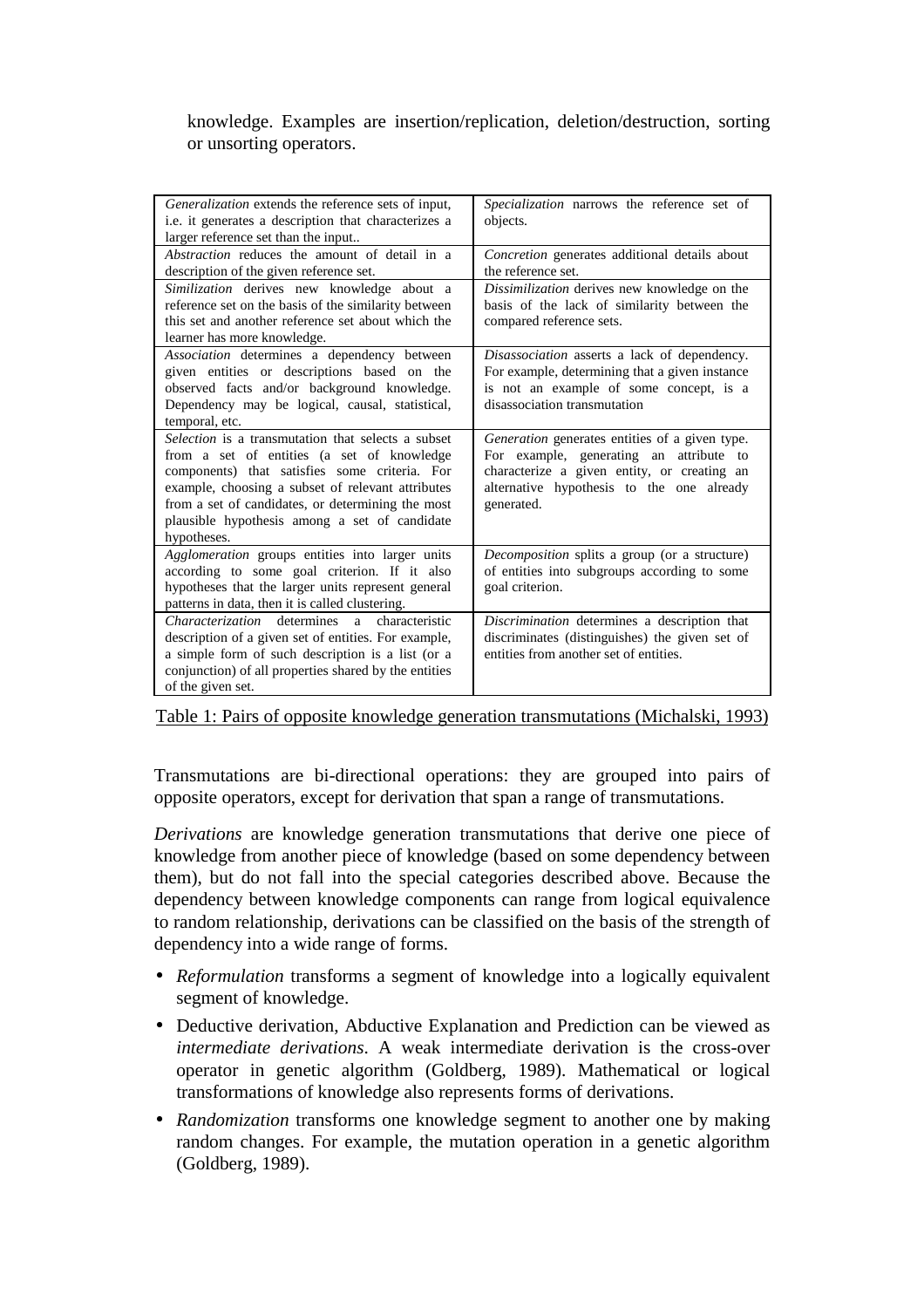In the following, we restrict ourselves to the first category (Table 1): changes at the knowledge level, which can later be compared to Baker's knowledge level operators. It is more difficult to relate operators which concern linguistic form since the form of an utterance is very different from the AI knowledge representation scheme.

## **3. A taxonomy of dialogue operators**

A key issue in the study of collaborative problem-solving is to understand how problem-solutions are jointly produced in dialogue. Such common solutions can rarely be reduced to simple 'accumulations' of individually proposed solution elements. Rather, solutions *emerge* by an interactive process in which each agent (learner) *transforms* the contributions of the other, in order to attempt to arrive at a mutually satisfactory solution element. This process may be described as one by which *knowledge* is *co-constructed* by a process of *negotiation* (where the term 'knowledge' is relativised to the agents concerned, in the absence of a higher authority or arbitrator).

A model for collaborative problem-solving in dialogue based on the notion of negotiation has been described by Baker (1994). The model was originally developed for person-machine educational interactions (Baker, 1989) ; subsequently it was developed to model collaborative problem-solving, having been validated with respect to several dialogue corpora for several different tasks in the domain of physics (Baker, 1995).

Although we can not discuss this model in detail here, the basic idea is that collaborative problem-solving proceeds by a negotiation process, defined as a type of interaction where the agents have the mutual goal of achieving agreement with respect to an as yet unspecified set of *negotia*, under certain constraints (relating to the problem, the social situation, the knowledge states of each agent, …). Such a final state may be achieved by three possible strategies : *mutual refinement* (each agent makes proposals, each of which are transformed by the other), *stand pat* (one agent only makes proposals, with different forms of feedback, encouragement, discouragement, …, from the other) and *argumentation* (conflict in proposals is made explicit and mutually recognised, each tries to persuade the other to accept their proposals). Although knowledge may in fact be more or less indirectly co-constructed during each strategy (e.g. during 'constructive argumentation' — see Baker, 1996), here we shall concentrate on the most frequent used and typical strategy: *mutual refinement*.

Each strategy is defined in terms of a set of *communicative acts* and sets of *relations* (created by dialogue operators) that are established between the propositions that they express. The basic communicative acts for the mutual refinement strategy are OFFER and ACCEPTANCE or REJECTION. These are defined using Bunt's (1989) model for dialogue. OFFER's have the following most important pertinence condition (when uttered by agent A1) : "accept(A2,p)  $\rightarrow$  $accept(A1,p)$ ".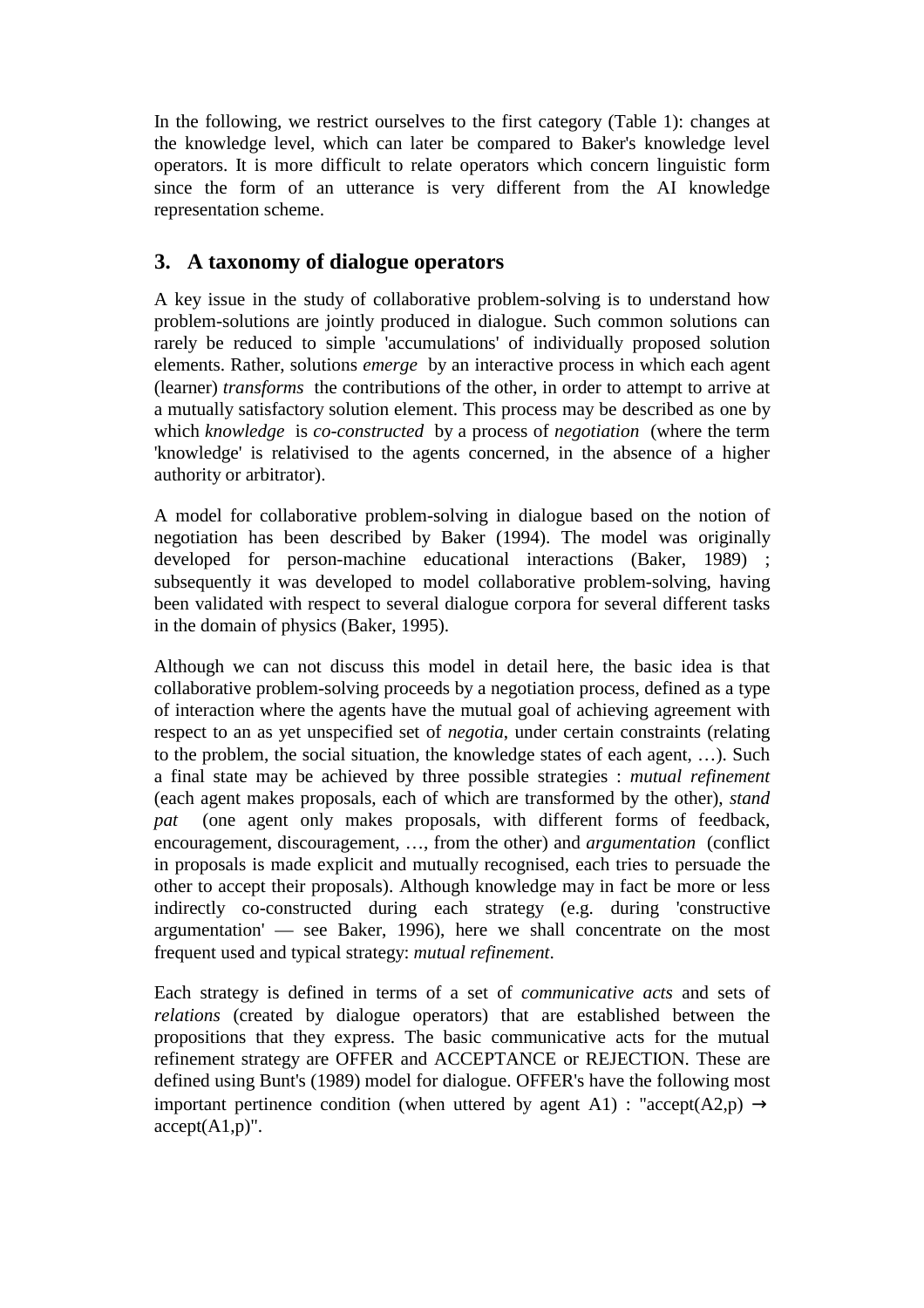In other words, OFFERs are *conditional* communicative acts, that can be interpreted as follows : A1 will accept the proposition p (a problem solution, an action …) *iff* A2 will do so ("I will if you will"). Acceptances and rejections have the function of allowing the agent that made the original offer to accept its own offer or not (on the basis that the other does so).

For our purposes here, this view of communicative action in collaborative problem-solving has important implications. It means that the information expressed by collaborating students should not be viewed as transmitted knowledge that can be acquired by their partners (re the 'information flow' view mentioned in introduction), but rather as the expression of more or less tentative proposals, 'to be refined', that will be retained in the common unfolding solution if mutually accepted.

OFFERs and ACCEPTANCE/REJECTIONs rarely occur in isolation, but rather in sequences, and the sequential position of communicative acts produce additional secondary effects on the contexts of agents. For example, if A1 offers "We are in France", then A2 offers "we are in Lyon", the second offer indirectly communicates acceptance of the first, in virtue of the informational (logicosemantic) *relations* between the contents of the two offers ("Lyon is in France" & "we are in Lyon"  $\rightarrow$  "we are in France"). Similarly, "We are in Lyon", followed by "We are in France" could, in certain contexts, communicate *rejection* (i.e. we are in France, but I don't agree that we are in Lyon), via a Gricean implicature (see later discussion). This is why it is also important to study the relations between communicative acts in this strategy, that — at least on the *knowledge* level — may be defined in terms of dialogue operators, or *transformation functions*.

Transformation functions (TFs) are described in terms of the *logico-semantic relations* that are established between the propositions expressed in pairs of communicative acts, either of the same speaker or between speakers. The two communicative acts do not have to directly follow each other in the dialogue. The claim that relations exist between propositions expressed in communicative acts is of course a simplification — but one that most often works — since a given proposed proposition relates in fact to *the previous context*, from the agents' own point of view. Thus, a given utterance will sometimes relate to what is implicit in a previous one, or what it is taken to imply. This point will be taken up in discussion.

The following subsections summarise the basic transformation functions ("TFs"), with examples taken from a specific corpus of collaborative problem-solving dialogues. The students' task was to find a way of representing the rebound behaviour of balls of different substances (from the experimenter's point of view, the aim was that the students would make some progress towards discovering the coefficient of restitution).

The basic model underlying the sets of TFs is as follows. When two agents, A1 and A2, are engaged in collaborative problem-solving, when one agent makes a specific proposal with respect to the problem's solution, the second can respond to it in basically four ways :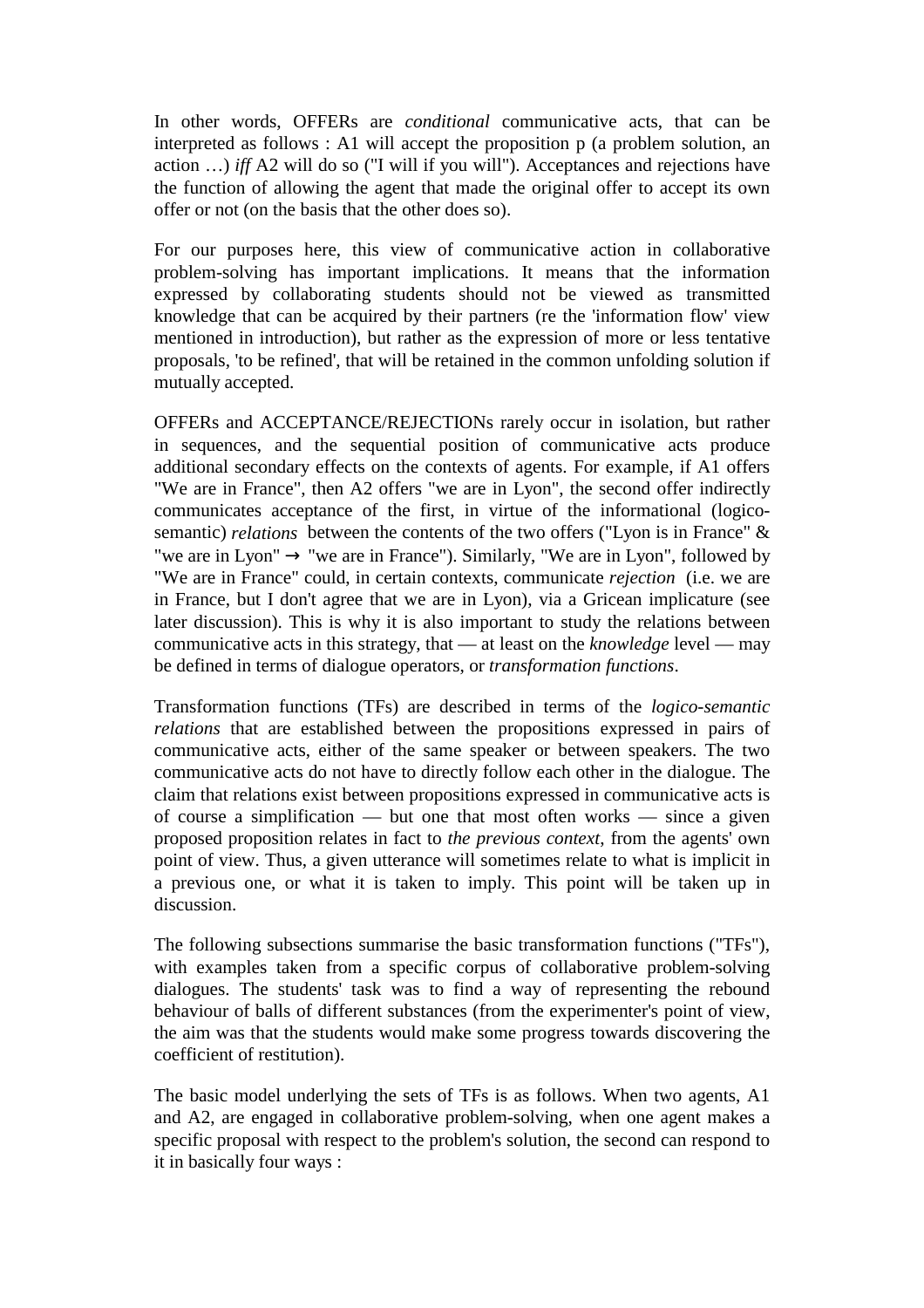- by *expanding* the proposal (elaborating it further, generalising it, …)
- by *contracting* the proposal (making it more specific, reducing its informational content, …)
- by providing *foundations* for it (justifications, explanations), or
- by remaining *neutral* with respect to its informational content (either verbatim repetition, or some type of reformulation of the way it is expressed in language, conceptualised, …).

#### *3.1 Expansion transformation functions ("TF"s)*

These transform the initially offered proposition by extending or elaborating it in some way, either its 'scope' along a generality/specificity dimension, or in informational terms (adding a proposition, inferring a new one on the basis of the initial offer). The following are typical example TFs in this class.

| <b>Expansion TFs</b> |                                          |                                                  |  |
|----------------------|------------------------------------------|--------------------------------------------------|--|
| TF name              | Transformation                           | Examples                                         |  |
| Generalisation       | $p = TF \Rightarrow$ generalisation of p | the energy " =TF=> " all the energy "            |  |
| Conjunction          | $p = TF \Rightarrow p \land q$           | "it's nil on arrival $\ldots$ " =TF=>            |  |
|                      |                                          | "it's nil at the start, and it's nil on arrival" |  |
| Specific-value       | $A(?_x) = TF = > ?_x = \varphi$          | " $kinetic energy$ " = $TF$ =>                   |  |
|                      | (A - predicate; ?_x - variable)          | "is theoretically nil!"                          |  |
| Inference            | $p = TF \Rightarrow p \rightarrow q$     | "potential energy will increase" =TF=>           |  |
|                      |                                          | "therefore the rebound force increases"          |  |

Table 2: Set of expansion transformation functions (Baker, 1994)

Often, the transformation takes place in a way which is left partially *implicit* . For example, if one student offers p1, then the second may apply the conjunction TF simply by offering p2 ; if it is not mutually believed that p2 is contradictory with p1, then the second offer may be interpreted as "OFFER( $p2 \wedge p1$ )".

#### *3.2 Contraction TFs*

These functions are usually the inverse of expansion functions : they restrict the previously offered proposition, or render it more specific (less general). For example, an OFFER "the ball moves at 10 centimetres per second" that follows "the ball has slowed down" renders the latter more specific. However, contractions are not always the inverse of expansions. For example, the inverse of inferring a new proposition q from a previous proposition p (p =TF=> p  $\rightarrow$  q) could be seen as proposing that q implies p (p =TF=> q  $\rightarrow$  p), in other words, giving a reason or justification for p. This case therefore comes into the *foundational* class (see below). Empirically, the transformation that most often occurs with respect to inferences is to deny their validity.

| <b>Contraction TFs</b>      |                                 |                                                                          |  |
|-----------------------------|---------------------------------|--------------------------------------------------------------------------|--|
| TF name                     | Transformation                  | Example                                                                  |  |
| Conjunction-<br>contraction | $p \wedge q = TF \Rightarrow p$ | "the force and the speed $\ldots$ " =TF=><br>$\ldots$ the force $\ldots$ |  |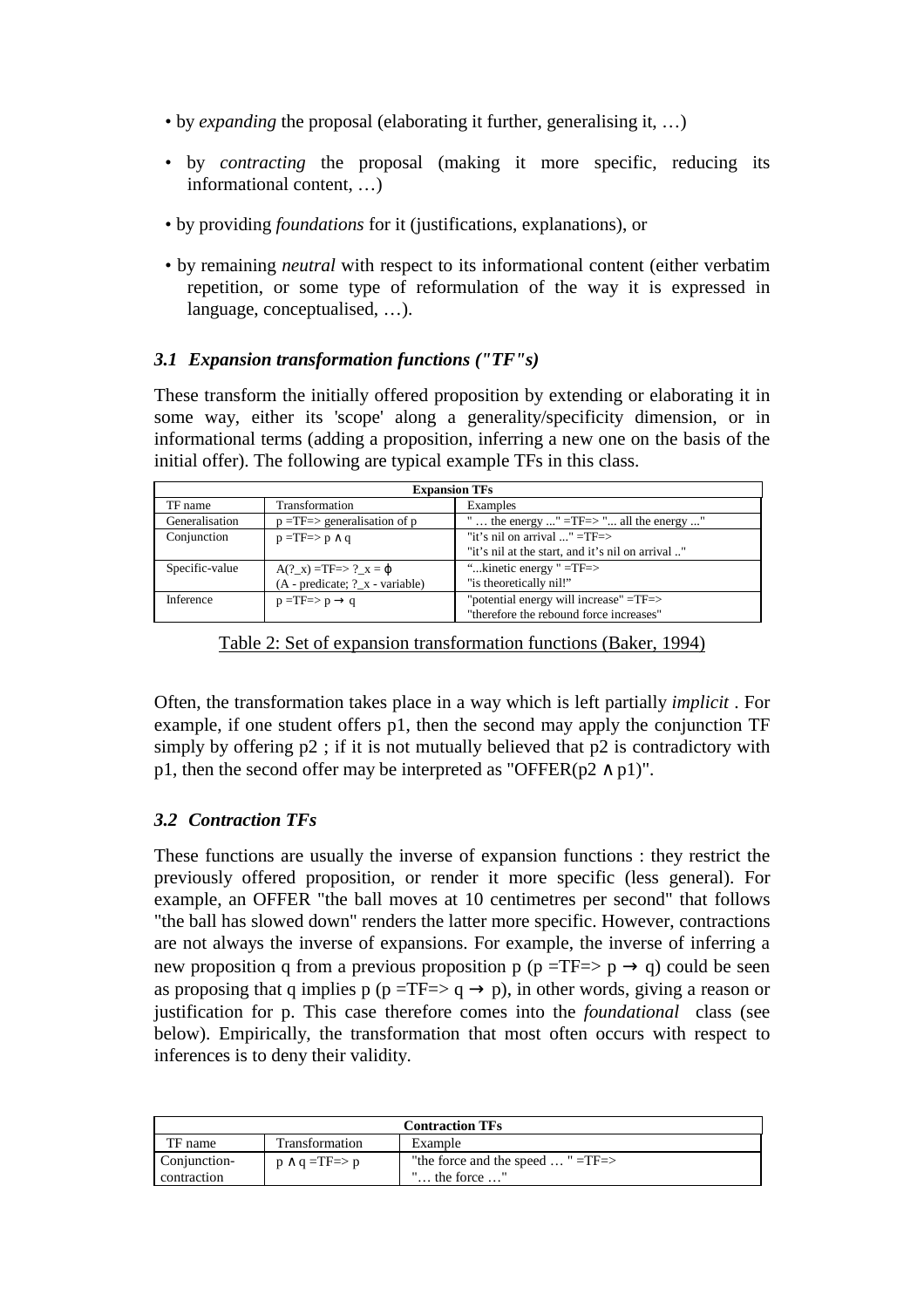| Exclusive-<br>disjunction-<br>choice | $p \vee q = TF \Rightarrow p$                                            | "the mass or the density" $=$ TF $=$ ><br>"rather the density"                                                                                      |  |
|--------------------------------------|--------------------------------------------------------------------------|-----------------------------------------------------------------------------------------------------------------------------------------------------|--|
| Contra-<br>inference                 | $p \rightarrow q = TF \Rightarrow p$<br>$\wedge \neg q$                  | "since it rebounds lower that shows it's the friction"<br>$=$ TF $=$ ><br>"it's lower, but it's not the friction that's involved!"                  |  |
| Subtype                              | $=$ TF $\Rightarrow$ sub-<br>$\mathbf{D}$<br>type p                      | " all the energy, " = $TF = > "$ the kinetic energy "                                                                                               |  |
| Class-<br>restriction                | $p \in \{S\} = TF \Rightarrow$<br>$p \in {\{\alpha\}, \alpha \supseteq}$ | do you really think kilogramme ball made of rubber<br>would rebound a lot $?$ " =TF=><br>"yes, but only in the case of a perfectly elastic rebound" |  |

Table 3: Set of contraction transformation functions (Baker, 1994)

The contraction strategy can be viewed as knowledge *deconstruction*. Although theoretically, inverses of all expansion functions could exist, in reality examples are hard to find. One possible explanation is in terms of cognitive economy : one the students have co-constructed a possible solution by expansion, if they recognise "that's not it, it can't be that !", it may be easier to simply let the solution drop and start again (perhaps taking part of the previous solution) rather than to deconstruct (contract) it piece-by-piece.

## *3.3 Foundational TFs*

These provide foundations (reasons for/against, explanations) for offered propositions. Often, this occurs at the end of an expansion phase, when the students 'step back' and attempt to verify or check the current joint proposal. For example, in Figure 1:

"it's nil on arrival, in fact..." = = > "... since the object stops"

*Counter-reasons* can indicate a shift to the argumentation strategy, although more isolated occurrences may occur within the mutual refinement strategy when weighing the 'pros and cons' of a proposal that is in fact mutually agreed.

#### *3.4 Neutral TFs*

These leave the content of the initially offered proposition either completely unchanged or else transform its meaning, expression in language or conceptualisation. They often operate at the level of negotiating *understanding* and *agreement, rather than at the knowledge level itself*. This is why exact *repetitions* (nil transformation at knowledge level) usually have the function of confirming understanding and agreement. For example,

"... the object stops, ..." =TF=> "... it doesn't move, ...".

Often this occurs as a 'termination' to an expansion phase, when the students try to summaries the current joint solution. Some transformations on the level of language (or terminology) are very important from a learning point of view. For example, in

```
"with the weight" =TF=>"... the mass"
```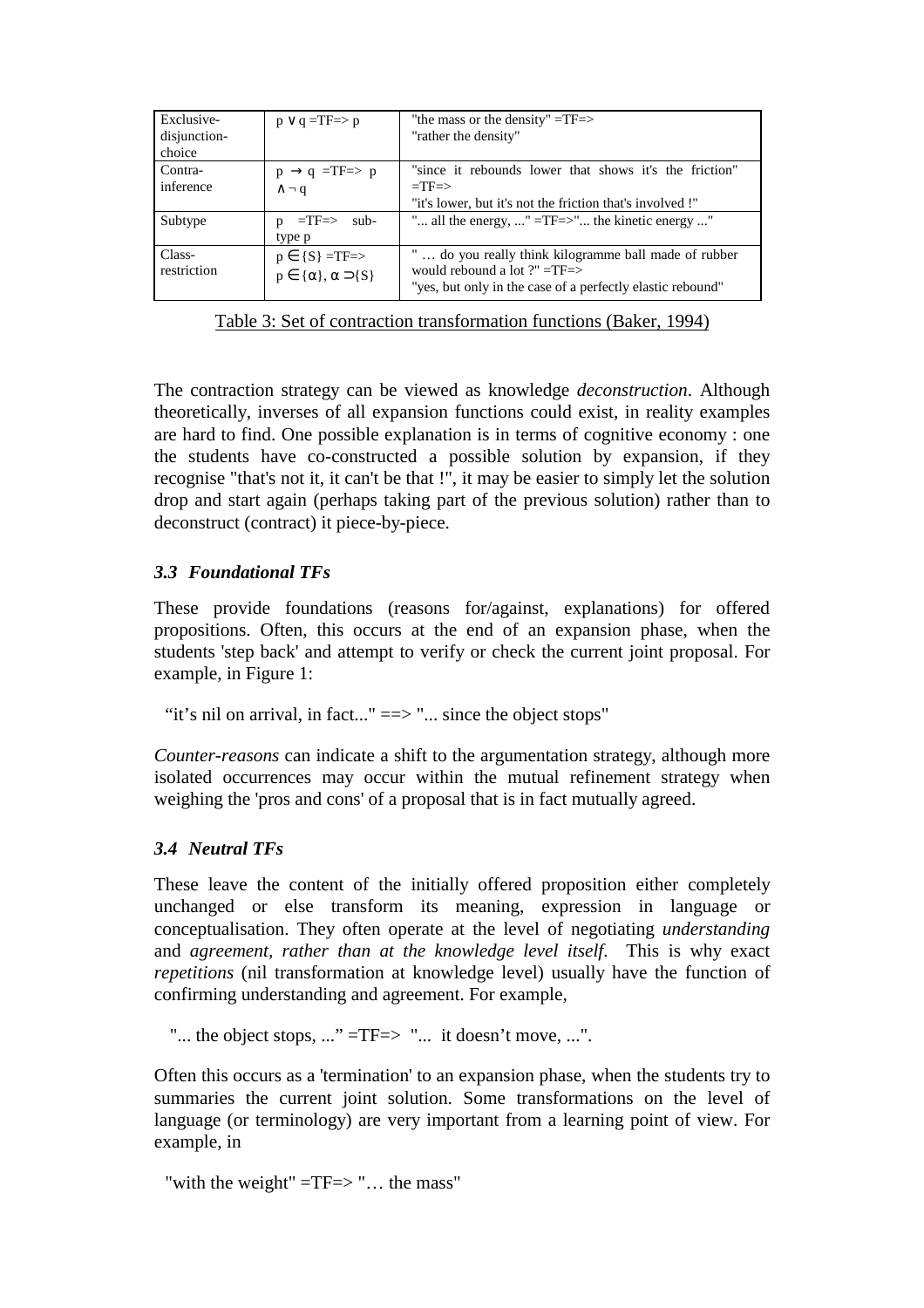the students pass from everyday language, and conceptualisations ("weight") to the target (scientific) language/conceptions ("mass").

## **4. Applying Michalski's operators for analysing a dialogue**

To evaluate the interoperability of learning and dialogue operators, we attempted to apply Michalski's operators to a short dialogue extract<sup>2</sup> (figure 1). This illustrates the way in which knowledge is transformed (negotiated) in dialogue using the mutual refinement strategy. Necessarily, the extract only illustrates some of the knowledge transformations or transmutations that could occur. In this short dialogue, the task involves students conducting experiments where they try to discover the properties of balls of different substances that could explain their rebound behaviour — in fact, the coefficient of restitution.

|            | $\left( \ldots \right)$                                                                                                                                                                             |
|------------|-----------------------------------------------------------------------------------------------------------------------------------------------------------------------------------------------------|
| $[1]$ A1:  | So what can we say if there's an inelastic impact?                                                                                                                                                  |
| [2] A2:    | Well, that the energy  all the energy                                                                                                                                                               |
| [3] A1:    | Well, that the kinetic energy is theoretically nil !                                                                                                                                                |
| [4] A2:    | It's nil on arrival, in fact                                                                                                                                                                        |
| $[5]$ A1:  | Since  since the object stops, in fact, oh yes, especially since there it<br>doesn't move, uh                                                                                                       |
| $[6]$ A2:  | it's nil at the start and nil on arrival  about energy  yes, but at the<br>moment of an inelastic impact, what is it that                                                                           |
| $[7]$ A1:  | we've been doing that for a while now ! <sighs></sighs>                                                                                                                                             |
| $[8] A2$ : | but we've also $\dots$                                                                                                                                                                              |
| $[9]$ A1:  | wait,  inelastic impact, right, you've conservation of momentum, but<br>the kinetic energy isn't conserved ! I think that's what we've seen<br>with elastic impact, by contrast, both are conserved |
| $[10]$ A2: | Yes, elastic impact, there's the total energy which is conserved                                                                                                                                    |
| [11] A1:   | <b>Yes</b>                                                                                                                                                                                          |
|            | $\left[ \ldots \right]$                                                                                                                                                                             |

Figure 1. Example of mutual refinement strategy in physics collaborative problem-solving dialogue.

Figure 2 shows a graphical analysis of the extract in Figure 1, using Michalski's knowledge transmutations. The different propositions expressed by each agent (learner) are analysed in separate columns; relations between them, according to the Michalski operators, are shown as labels on arrows.

*General observations.* The extract begins by A1 proposing the focus of the discussion: "inelastic impact" ([1]). This is accepted by A2, and remains the common focus until the second part of [9], when it shifts to the case of "elastic impact". In this first discussion on the case of inelastic impacts, the joint solution is successively transformed basically by successions of *generalization* and *specialization* of what is to be discussed within the "inelastic impact" focus energy, kinetic energy - and by adding more details to the reference set (class of

 $\overline{a}$ 

 $2$  An analysis of the same extract, using transformation functions, is presented in Baker (1994, 1995).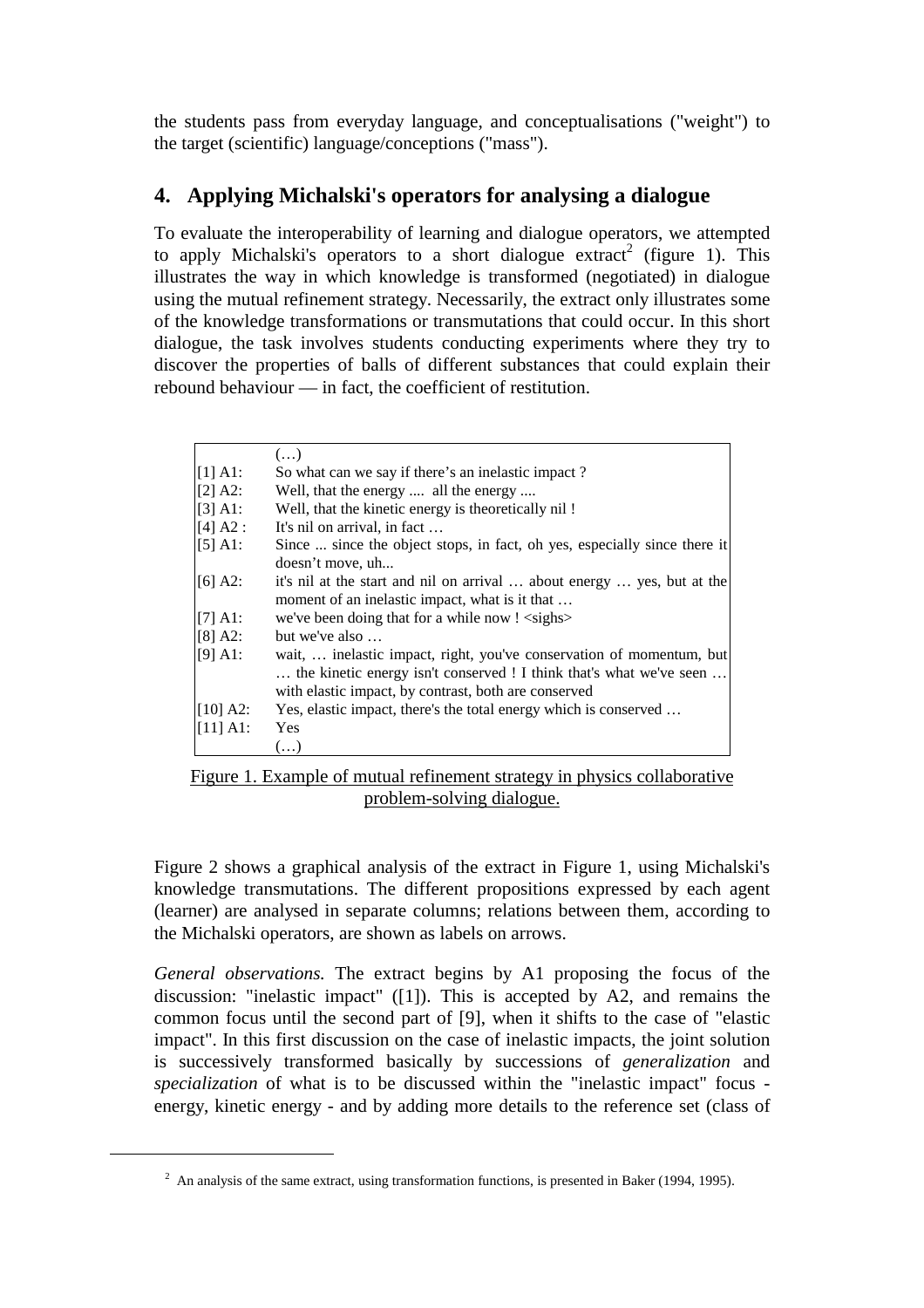inelastic impacts) by *concretion* - kinetic energy is nil on arrival at the ground, energy but not momentum is conserved. Once this solution element has been jointly transformed as far as the agents can or want to, A1 then moves on to consider the inverse case — elastic impact.



Figure 2. Analysis of example physics collaborative problem-solving dialogue using some Michalski's machine-learning operators.

*Transformations and collaboration.* The expressed propositions and transformations are distributed across both agents. An important aspect is 'who transforms what, expressed by whom?'. Thus, agents may transform propositions that they themselves have expressed, either within their turn or across turns. More importantly - for the study of collaborative learning - they transform propositions expressed by others. Such a graphical analysis thus provides one way of mapping out the extent to which agents are really 'working together', i.e. collaborating (Baker, 1995). Roschelle and Teasley (1995) have described some similar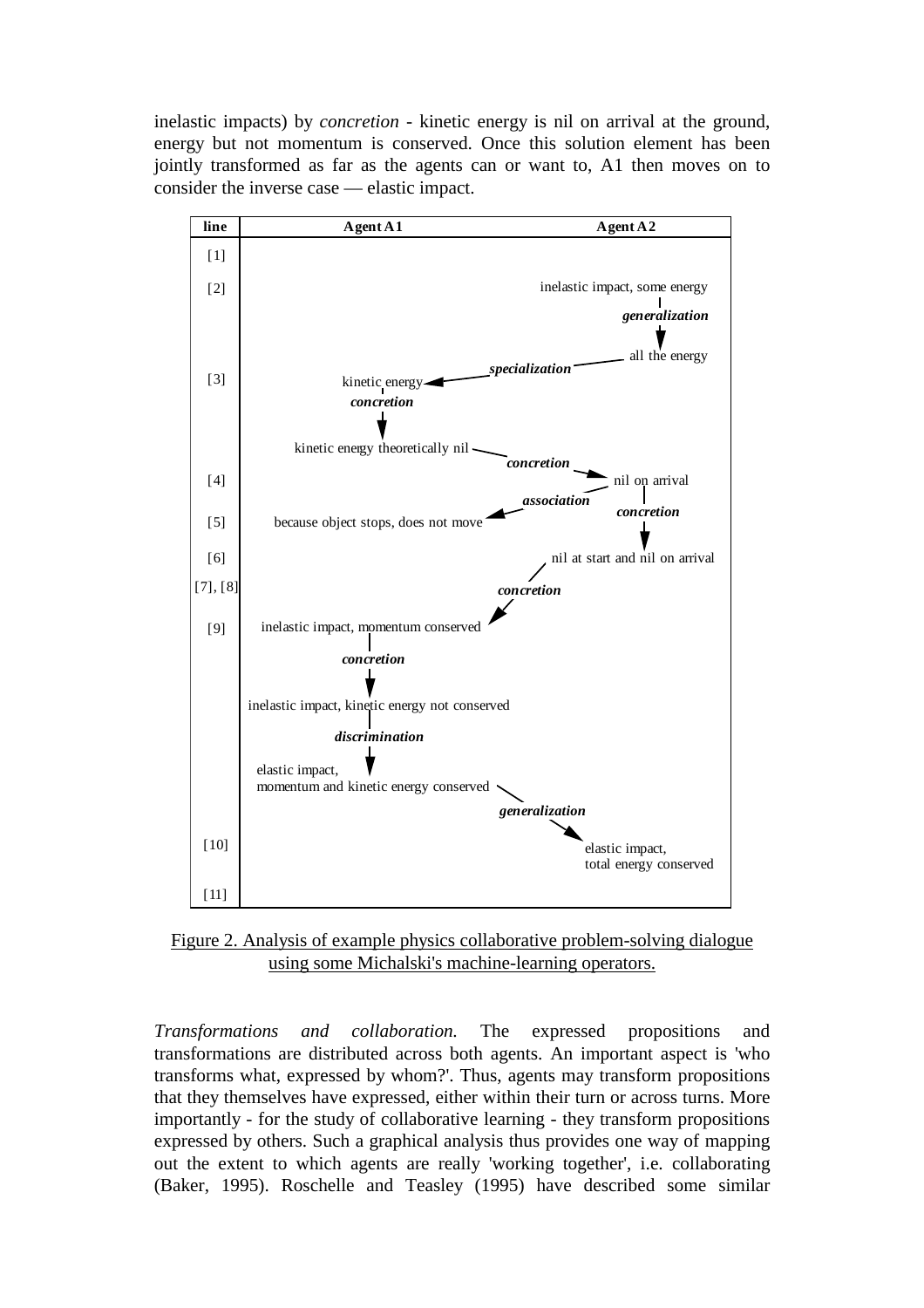phenomena as "collaborative produced production rules", distributed across collaborative completions of utterances (the first utterance provides the antecedent of a rule, the second its consequent). When agents are not collaborating (resolving in parallel), this can be seen from the fact that transformations are usually performed by agents on their own contributions across turns.

*What is the degree of goodness of fit ?* In each transmutation analysed, the most appropriate operator has been chosen. Nevertheless, certain aspects are left out of the analysis, even when restricting consideration purely to the knowledge level, and more fine-grained distinctions can be made. Thus, within line [5], although agent A1 appears, on the surface, to give a reason for why the kinetic energy is nil on arrival at the ground, this does not really transform knowledge itself into new propositions ("because the object stops, it does not move"). Rather, the sequence "nil on arrival"-"object stops"-"does not move" is a sequence of *reformulations* of the meaning of "kinetic energy nil", in more everyday language. A second difficulty with applying the operators can be seen from line [9], where A1 concludes discussion of "inelastic impact" and begins to consider the case of "elastic impact". Is this transformation really discrimination (apparently the best fit), i.e. " determines a description that discriminates the given set of entities from another set of entities" ? It is analysed as discrimination here since, by stating that energy is conserved with an elastic impact, this discriminates this case from that of an inelastic impact where energy is *not* conserved. However, in the case considered here, what is important is that the agent moves from considering a class of entities "impacts that are inelastic" to considering the negation of it, i.e. "impacts that are not inelastic (= elastic)". This does not actually *transform* the knowledge base, but rather shifts the focus of attention so that all of the set of "impacts" will be considered. Many of these differences are taken into account by analysis in terms of transformation functions (see Baker, 1995).

*What is left out of the analysis ?* In addition to there being finer knowledge-level distinctions that can be made with respect to the propositions that are analysed, some utterances are of course left out entirely, since they do not express or transform new knowledge. It is interesting at this point to briefly mention what they are, for this specific example, and to describe their functions<sup>3</sup>:

 $\overline{a}$ 

<sup>&</sup>lt;sup>3</sup> Note that parts of some utterances that are in fact analysed are also left out of consideration here — for example, the "wait ..." at the beginning of line [9], that relates to coordination of turns. Clearly, we also do not consider purely social aspects of interpersonal interaction, such as maintaining "face", friendship, and so on.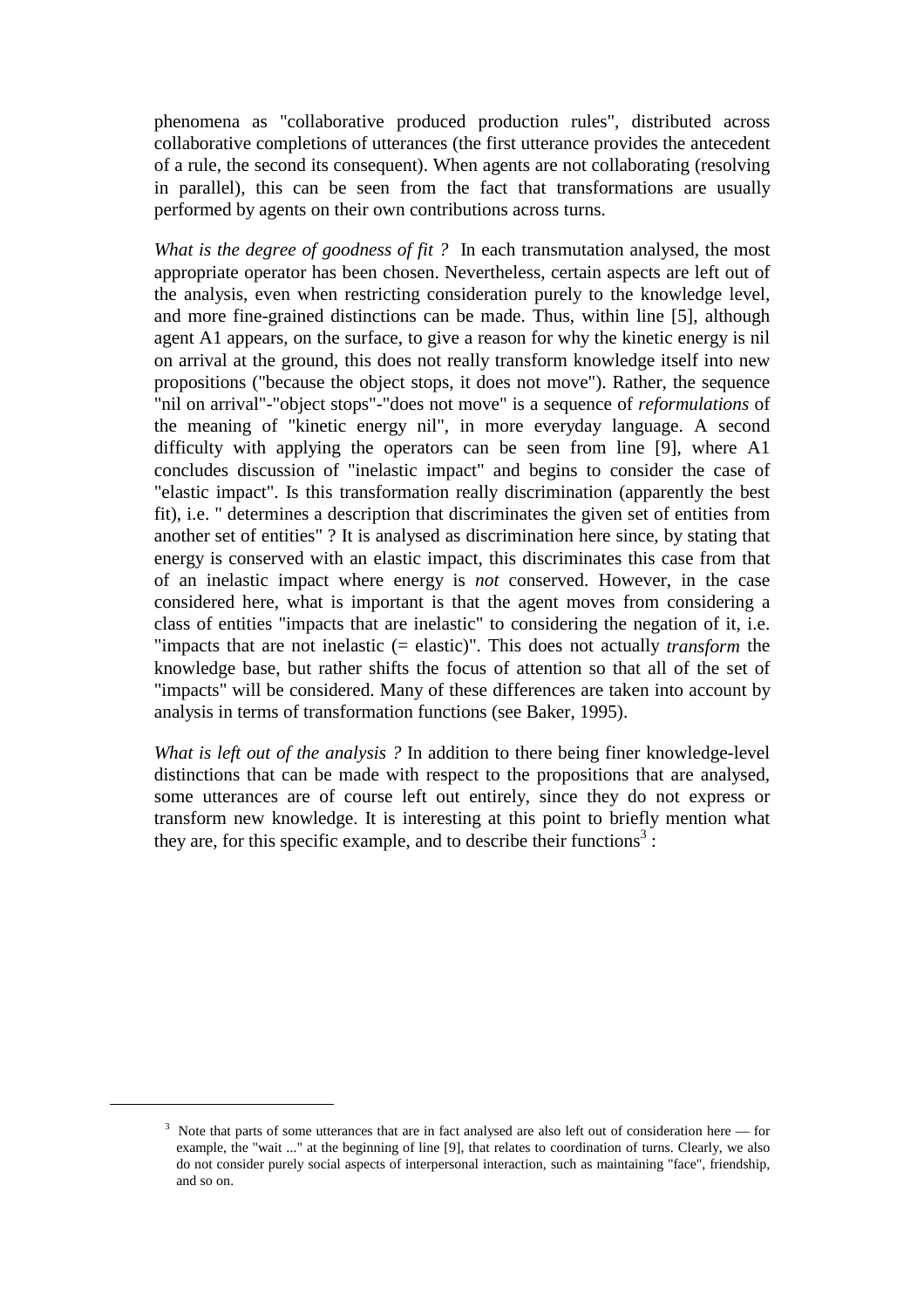*Elements left out of the analysis :*

[1] A1: So what can we say if there's an inelastic impact ?  $(\ldots)$ [7] A1: we've been doing that for a while now  $\leq$  sighs> [8] A2: but we've also ...  $(\ldots)$ [10] A2: Yes <... > [11] A1: Yes

Line [1] is left out of the analysis since it does not express a new proposition, nor transform knowledge. Rather, it proposes/introduces a new sub-problem to be *focussed* on. Lines [7]-[8] express frustration with lack of progress in joint problem-solving, from the point of view of A1. In these terms, it can be viewed as part of metacognitive control of 'knowledge transformation'. Finally, lines [10] and [11] act as a 'punctuation' to the knowledge transformation sequence. They do this given that the agents must reach agreement, that a sequence of transformations is to be terminated, and that it is so due to joint agreement. All of these aspects missed out of analysis relate to a single fact about dialogue and collaborative problem solving: it needs to be *controlled* or *managed* (Bunt, 1995).

ML systems use heuristics (background knowledge, types of learned knowledge, generalisation hierarchies, etc...) to control the learning process. These heuristics are generally applied directly to the implemented transmutations functions. This control remains is purely internal since it appears in a one-shot learning process. As mentioned by Wrobel (1994), these ML systems run like a compiler and do not support the cyclic process of knowledge acquisition or problem-solving.

In summary, analysis of collaborative problem solving dialogues with a specific set of ML operators can in fact give us a picture of how collaboration has taken place, on a certain level of generality. Aspects that are specific to (human) interactions such as negotiation (reformulation) of meaning and interaction management are of course not included in such an analysis. This fact may have important implications given that the effort required to ground interaction, to create joint meaning may be important for collaborative learning (Schwartz, 1995; Baker et al, *this volume*) and that interaction management problems may hinder it.

## **5. Applying dialogue operators to analysing a machine-learning algorithm**

In the previous section we applied machine learning operators to a dialogue. We now perform the inverse, applying the set of dialogue operators to a specific inductive learning algorithm, developed by Mitchell, Utgoff and Banerji (1984). In this case, a concept is built from a set of positive and negative instances. The 'version space' is the set of all encountered instances. This space is represented by storing the most specific and the most general definitions of the concept to be learned. Here we do not enter into the details of the algorithms using this approach, but the principle can be summarised as follows: generalise the most specific description (hereafter S) such that it includes all positive instances, and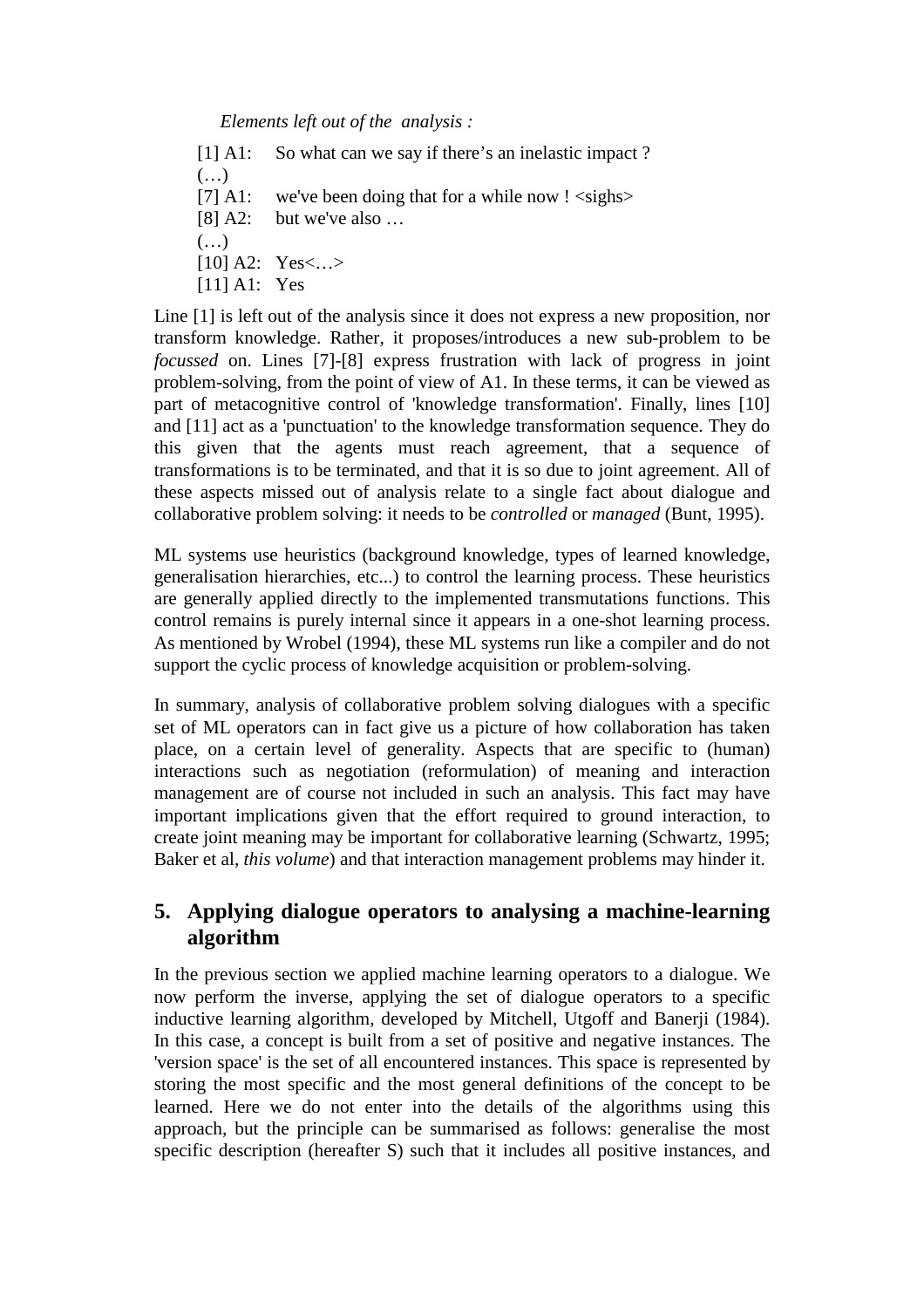specialise the most general definition (hereafter G) such that it excludes all negative instances.

#### *5.1 Analysis of example*

In order to articulate this approach with the set of dialogue operators discussed previously, table 4 presents the case of two artificial agents who conduct an instance-based argumentation (using instances as the main source of evidence) in order to develop their own hypotheses and mutually criticise them. In this fictitious dialogue, Agent 1 has a bias towards over-specialisation, maintaining S and criticising G. Conversely, Agent 2 is biased towards over-generalisation, maintaining G and criticising S. This example is based on a rudimentary description language - the version spaces S and G are defined by the conjunctive set of (attribute object value) triplets- and a simple generalisation hierarchy. Tautological predicates (e.g. colour object (white or grey)) are removed from descriptions.

Table 4 illustrates the convergence of S and G towards a set of hypotheses (S8 and G7) which match the set of considered instances. Any agent can criticise the hypothesis of its partner (generalising S as in step 2 or specialising G as in step 5), but can also update its own hypothesis as in step 3.

The dialogue is simple because it is assumed that the descrption language and the generalisation hierarchy is shared by the two agents. In a real collaborative learning from examples, those aspects should themselves be grounded in dialogue (see Baker, Hansen, Joiner & Traum, *this volume*). For instance, the generalisation at step 2 can be either to substitute the class 'square' by the larger class 'rectangle'. An alternative would be use an exclusive disjunction operator and produce "Either a square on the bottom side or a rectangle on the upper side". The dialogue would be richer if the agents had different background knowledge (description language, generalisation hierarchy). Agents should then negotiate between two possible generalisations (e.g. at step 2, between a larger class or the disjunction of smaller classes) or even negotiate a predicate (e.g. Agent-1 asks "What do you mean by 'equilibrated' ? " and Agent-2 answers "Instances 1, 2 and 3 are 'equilibrated'" ). The hypotheses S and G would more likely converge if the agents were provided with heuristics which gave priority to attributes which have been negotiated with their partners. Richer interactions would also occur if each agent incompletely ran its algorithm (not exploring all possible generalisation/specialisations), hence generating criticisable hypotheses (e.g. over-general hypothesis in step 4) or providing partial criticisims (as in step 2).

What the example shows is that the overlapping between Michalski's learning operators and Baker's dialogue operators is not suprising given that one can view an inductive approach as the negotiation of the lower and upper limits of the version space.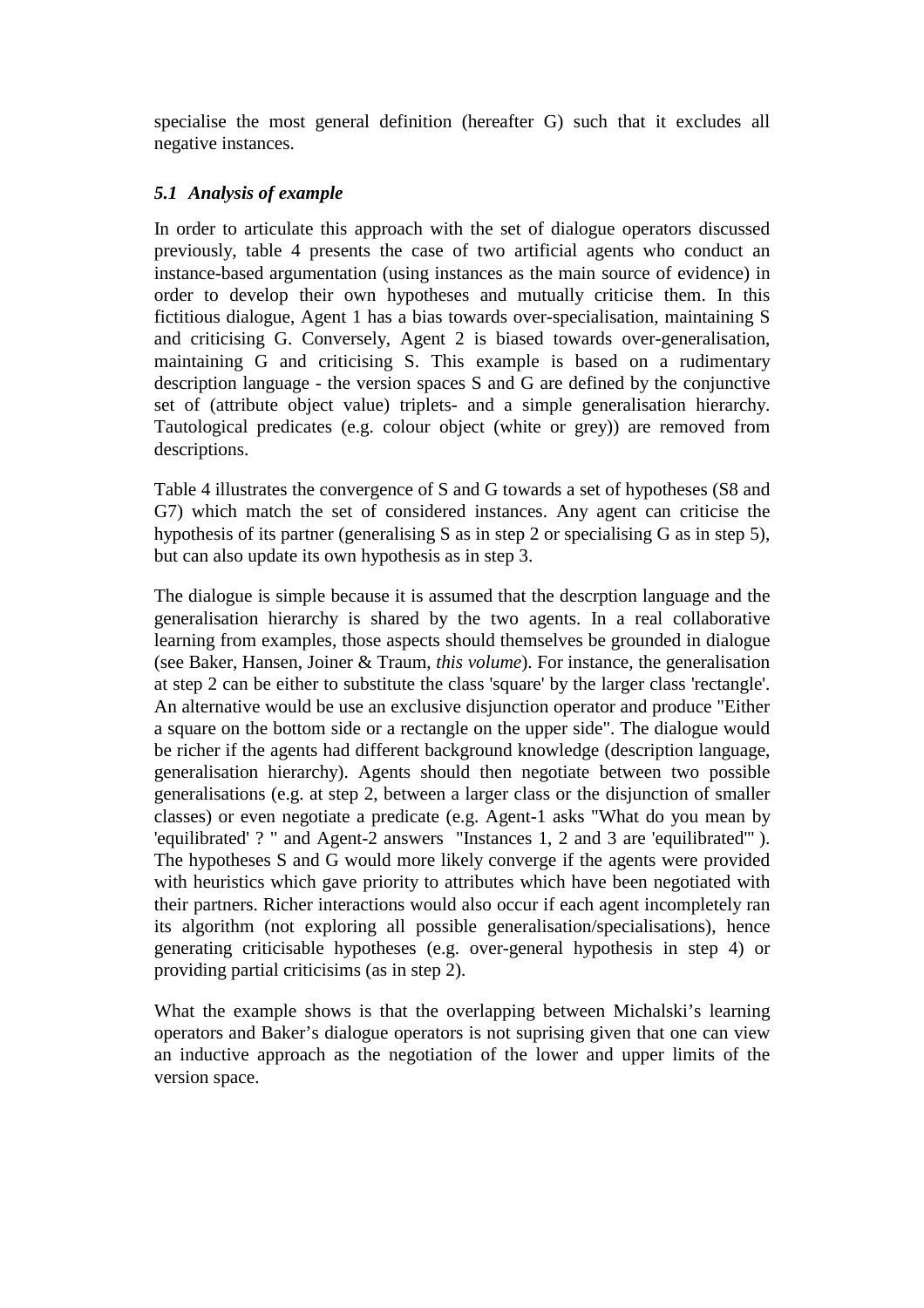|                | <b>Instances</b> | <b>Agent</b> | <b>Fictitious dialogue</b>                                                                                                                                    | <b>Evolution of S</b>                                                                                                                                                                          | <b>Evolution of G</b>                                                                                    |
|----------------|------------------|--------------|---------------------------------------------------------------------------------------------------------------------------------------------------------------|------------------------------------------------------------------------------------------------------------------------------------------------------------------------------------------------|----------------------------------------------------------------------------------------------------------|
|                |                  |              | (with dialogue<br>transformation functions)                                                                                                                   |                                                                                                                                                                                                |                                                                                                          |
| 1              | Positive         | A1           | "A Spuc is a rectangle with<br>a small white square on the<br>bottom side and a grey disk<br>on the upper side"<br>(generates S1)                             | (shape O1 rectangle)<br>(shape O2 square)<br>(colour O2 white)<br>(size 02) < (size 01)<br>(shape O3 disk)<br>(colour O3 grey)<br>(position O2 (bottom-side O1))<br>(position O3 (up-side 01)) |                                                                                                          |
| $\overline{c}$ | Positive         | A2           | "Actually,<br>white<br>your<br>square can be a rectangle"<br>(applies generalisation TF)                                                                      | (shape O1 rectangle)<br>(shape O2 square rectangle)<br>(colour O2 white)<br>(shape O3 disk)<br>(colour O3 grey)<br>(position O2 (bottom-side O1))<br>(position O3 (up-side 01))                |                                                                                                          |
| 3              |                  | A1           | "Ok then but the rectangle<br>can be on any side"<br>(applies generalisation TF)                                                                              | (shape O1 rectangle)<br>(shape O2 rectangle)<br>(colour O2 white)<br>(shape O3 disk)<br>(colour O3 grey)<br>(position O2 (bottom-side O1))<br>$(position O3 (up-side 01))$                     |                                                                                                          |
| $\overline{4}$ |                  | A2           | "I would just say it is 3<br>polygons"<br>(applies generalisation and<br>conjunction-contraction)                                                             |                                                                                                                                                                                                | (shape O1 polygon)<br>(shape O2 polygon)<br>(shape O3 polygon)                                           |
| 5              | Negative         | A1           | "Not simply 3 polygons: the<br>large polygon must be a<br>rectangle otherwise this<br>instance would be positive."<br>(applies counter-reason)                |                                                                                                                                                                                                | (shape O1 polygon rectangle)<br>(shape O2 polygon)<br>(shape O3 polygon)<br>(size 02/O3) < (size O1)     |
| 6              | Positive         | A2           | "Right but the two small<br>ones can have any colour:<br>here the small rectangle is<br>grey and there the disk is<br>white"<br>(applies generalisation)      | (shape O1 rectangle)<br>(shape O2 rectangle)<br>(colour O2 white)<br>(shape O3 disk)<br>(colour O3 grey)                                                                                       |                                                                                                          |
| 7              | Négative         | A1           | "Ok, but you see that the<br>two small polygons must be<br>a disk and a rectangle<br>this<br>otherwise<br>instancs<br>would be positive"<br>(applies subtype) |                                                                                                                                                                                                | (shape O1 rectangle)<br>(shape O2 polygon rectangle)<br>(shape O3 polygon disk)<br>(size 02) < (size 01) |
| 8              | Negative         | A1           | "Moreover they cannot be<br>on the same side otherwise<br>this<br>instance<br>would<br>positive".<br>(applies specific-value)                                 | (shape O1 rectangle)<br>(shape O2 rectangle)<br>(shape O3 disk)<br>$(position O2 (side-X O1))$<br>$(position O3 (side-Y 01))$<br>$side-X$ side-Y                                               |                                                                                                          |

Table 4. Describing an inductive approach to machine learning as a dialogue. (Value or Predicate  $=$  modifed in concept definition, Value or Predicate  $=$  added to concept definition)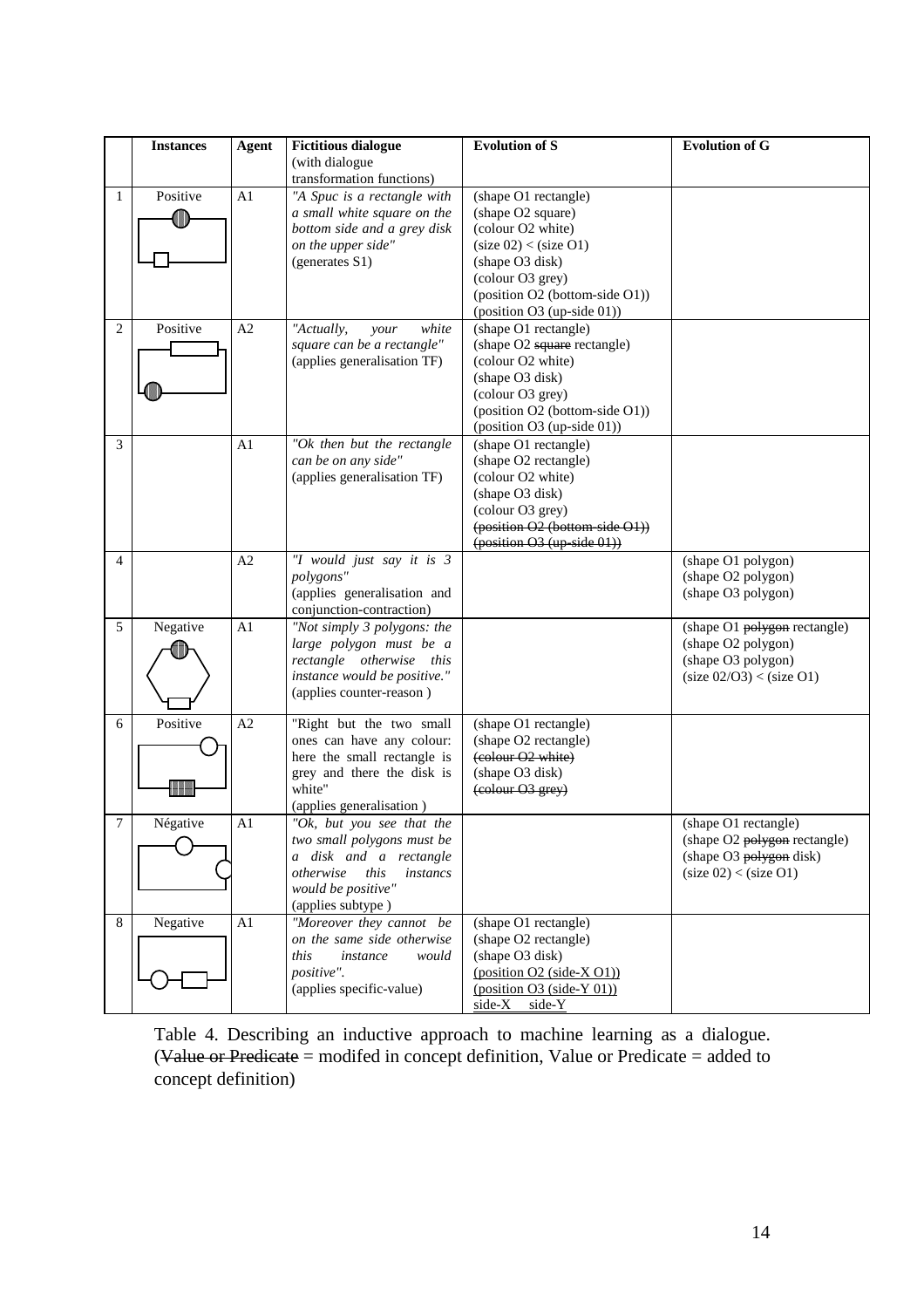#### *5.2 Comments on the example*

The above analysis shows how simple concept learning can take place through a dialogue between two artificial agents. This occurs through an interplay of three processes expanding the definition of the concept, contracting it, and by invalidating over-generalisations with reference to new instances of the concept.

The process begins with three successive generalisations. In line 2, A2 generalises the description of the square to be "any rectangle" ; in line 3, A1 proposes that the rectangle does not necessarily have to be on the upper side, but can be on any side. In fact, these two generalisations of the description are not quite of the same order. In the first case a single entity (square) is described in terms of the superclass (rectangle) ; in the second, a determinate description (top side) is universally quantified (the set of all sides in the figure). In line 4, A2 generalises "rectangle" to "polygon", and "contracts" the information about the specific colours of the shapes.

In line 5, A1 invalidates this over-general description, citing the negative instance that shows that the polygon description is too general. In line 6 A2 accepts this invalidation, and goes on to make a specific generalisation about the colour of the smaller objects that had previous corresponded simply to contracting information.

Consideration of the two negative instances in lines 7 and 8 enables the agents to produce a more specific description — the smaller polygons must be a disc and a rectangle (subtypes of class "polygon"), and they must be on different sides.

It is useful to compare this example with the dialogue analysed in figure 3, where the students were attempting to interpret results of an experiment (two balls of different substances had different rebound behavious when released above the ground). These two tasks are similar to the exent that the world outside the dialogue provides a set of phenomena that can validate or invalidate their present descriptions of those phenomena/instances. Thus specific experiments with the rebounding balls correspond to specific presentations of instances. However, the main difference lies in the fact that the students are not told specifically whether the experiments confirm or invalidate their descriptions (interpretations). Often this is not clear-cut, and is at the origin of much of their dialogue.

## **6. Theoretical comparison**

The analyses presented in the previous sections show machine learning operators can be applied for describing knowledge refinement in collaborative problemsolving dialogues, and that machine learning can be presented dialogically. However, there are a number of important differences that need to be considered in our comparison. They concern the number of agents, the use of context in communication, the necessity to control dialogue and the relations between agents' mental states and their utterances.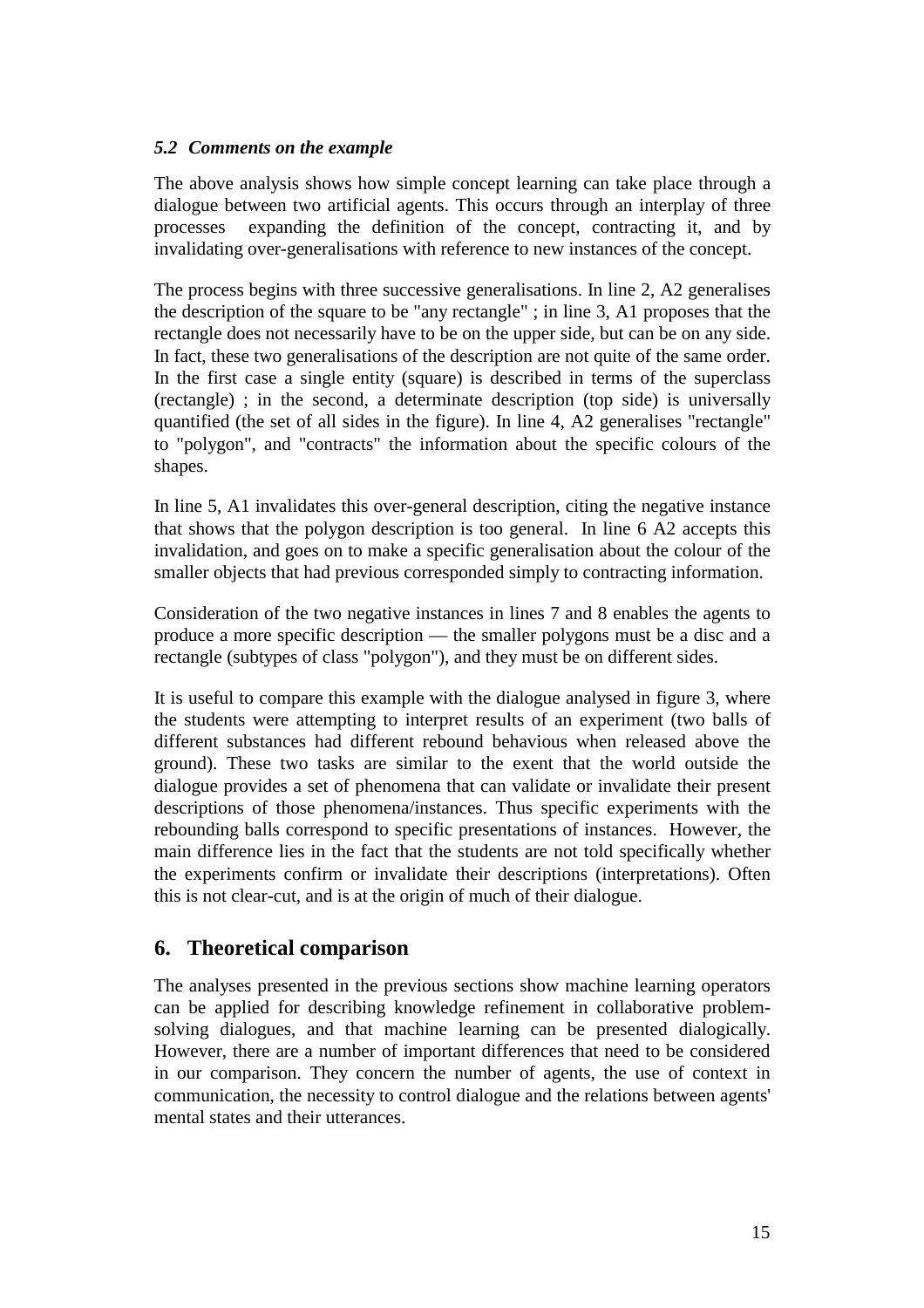#### *6.1 The number of agents*

An obvious difference between dialogue operators and ML operators is that the former relate contents of communicative acts uttered by *different* agents, whilst the latter relate knowledge states of the *same* agent. Nevertheless — at the knowledge level at least — this difference is not taken into consideration. Firstly, dialogue operators do function very well as monologue operators as in lines [2] of figure 2 (A2 generalises his own statement) or in lines [3] (A1 concretises his own statement). Conversely, single-agent learning operators can be viewed as dialogue operators in multi-agent learning : an agent A, using operator X to solve a conflict between two divergent goals, can be re-implemented into a multi-agent systems, in which two (sub-)agents A1 and A2 have respectively each of these goals and negotiate with the same operator X.

Dialogue and learning operators can be adapted for the case of, respectively two or one agent, because they are intrinsically binary operators, i.e. operators which describe the differences between two knowledge states (as stored in a system or expressed by agents), without indication as to whether these knowledge entities belong to one or more agents. The distinction between one or more agent is in any case not intractable since some distributed cognition theories define a group as a single agent (Salomon, 1992) or, conversely, some scholars view the individual as a group of agents (Minsky, 1987). As pointed by Dillenbourg (*this volume*), terming something an agent is a theoretical or methodological choice, given that different levels of granularity reveal different aspects of cognitive processes.

#### *6.2 Context and communication*

Whilst in a ML system, the application of a specific transmutation conveys a unambiguous knowledge change, this is not the case when knowledge transformations are expressed as utterances in dialogues between human agents. In fact, in natural dialogues, the apparent, or 'surface', knowledge transformation that takes place may not directly correspond to the indirect transformation that is communicated and mutually understood. This is because speakers use the mutually understood context as a means for allowing their hearers to make *inferences*, that will in turn correspond to the real knowledge transformation that takes place.

As is well-established in pragmatics, the context within which 'inferences to meaning' are made must contain general 'cooperative principles' (Grice, 1975), as well as knowledge relating to the domain of discourse. Meanings that are conveyed via such principles are termed "implicatures".

Consider the following pair of utterances :

[1] A1 : It is a whale  $[2]$  A $2$  : It is a mammal

On the surface level, a *generalisation* transformation has been applied here : the object under discussion, initially described as a whale is now described as a mammal. There is nothing contradictory between being a mammal and being a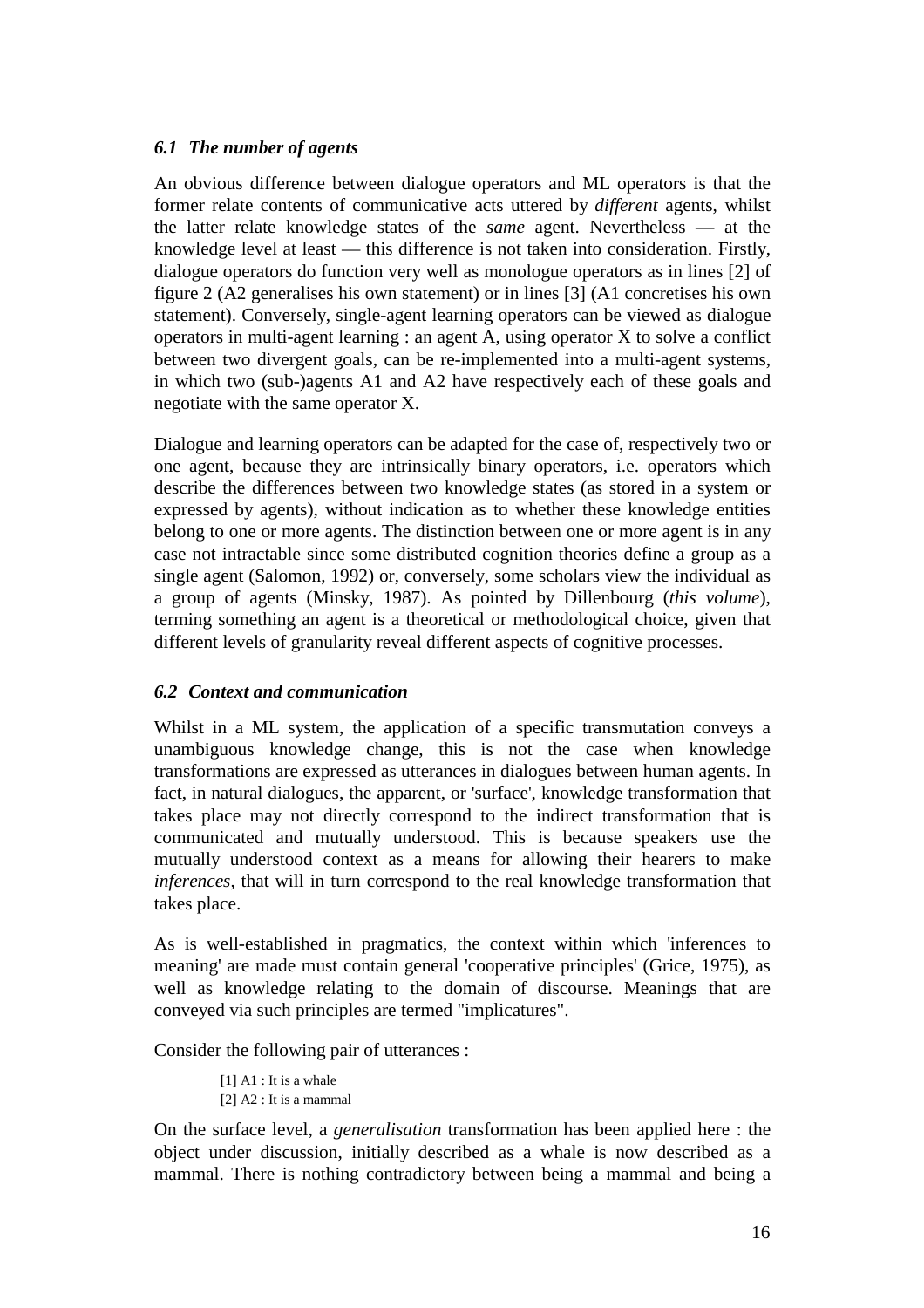whale, since a whale is a mammal. However, in certain dialogue contexts [2] could in fact be interpreted as a *rejection* of [1]. How does this work ? Let us assume that A1 and A2 mutually know that a whale is a mammal, and that they both assume the cooperative maxim of "informativeness" ("make your contribution as informative as required"). In this case, [2] appears to be a violation of this maxim, since it states what is already commonly assumed. So A1 infers that A2 must be intending to communicate something else, i.e. that the object is a mammal, but not (necessarily) a whale. So the communicated knowledge transformation (invalidation) is not the same as the apparent one (generalisation).

The principle reason why speakers use such indirect means of communication is that this enables greater economy of effort in speech — the context can be assumed and exploited without having to be rendered explicit on every occasion. What does this imply for the possible fusion of dialogue and ML operators ? It means that a ML system that incorporates person-machine interaction based on a unique set of operators will be faced with the following choice: either, allow implicit language-use for the human user, which would be economical for users but difficult for a machine to understand since it impleis to maintain a representation of the context, or else impose a completely explicit dialogue that would be easier for the machine but tiresome for the user. No doubt an appropriate balance between the two could be found.

#### *6.3 The relation between knowledge states and utterances.*

We mentioned previously that the knowledge transformation indirectly communicated in dialogue does not necessarily correspond to the transformation that would be proposed from an analysis of the surface contents of successive utterances. A similar problem resides in the fact that the contents of speakers' utterances do not necessarily have direct relations to their mental states.

In general, agents can be viewed as believing what they say, according to a basic assumption of sincerity. However, there is no infallible algorithm for inferring mental states from utterances (although there may be non-monotonic 'default' methods - e.g. Perrault, 1990). For example, if one student says *" … it's the different densities that explain the rebounds*", what does this mean ? That the student *believes* that proposition ? Not necessarily. In fact, students often make "proposals" — "might it be  $x$  ?" — without necessary commitment to believing them (Baker, 1994), especially when they are attempting to solve a problem that is beyond their present ability.

Neither do agents necessarily transform the contents of immediately previous utterances. As mentioned above, the agents knowledge spaces are almost never rendered entirely explicit in communication, simply because this would make communication highly uneconomical. Hence, a given utterance often does not relate *directly* to a previous one, but rather to the agents perception of its underlying context. In the example below, A2 responds in fact to the following proposition attributed to A1 (what A1 is perceived to be implying/implicating):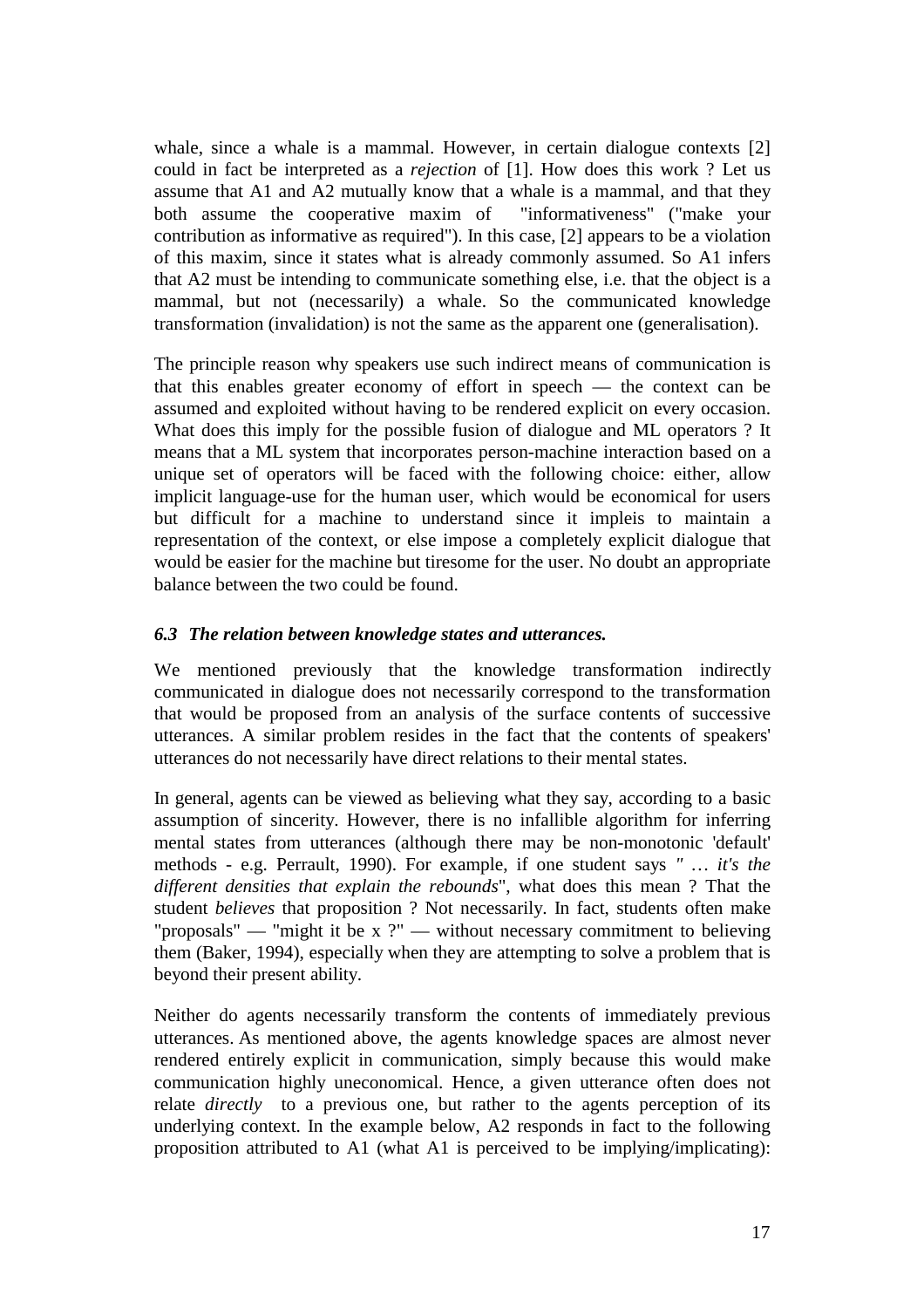"the steel ball rebounded higher than the rubber one, so the differences in mass explain the different rebound behaviour".

> [1] A1 : look, the steel ball rebounded higher than the rubber one [2] A2 : it's not a question of mass !

Finally, agents do not of course necessarily believe what they hear. There is a probability that the receiver (1) does not hear correctly, (2) does not understand, (3) understands but disagrees, (4) understands and agrees but cannot integrate in his knowledge base, ... There is no guarantee that agents directly and completely *internalise* (in a Vygotskian sense; (see Littleton & Hakkinen, *this volume*)) the knowledge publicly constructed in dialogue. In this case, if the receiver of an offer accepts it, then the original speaker can infer that both (s)he him/herself and the listener can now accept it (see the pertinence condition above). Thus, offers (if accepted) can lead to mutual acceptance.

#### *6.4 Dialogue control and controlling the learning process*

A further gap that appears between dialogue and learning concerns *control*, of both problem-solving and dialogue (see previous §4). Whilst Michalski's taxonomy does not include 'management' operators, control is however critical in many learning processes. For instance, in incremental learning from examples, the selection of relevant examples and counter-examples directly influences the learning outcomes. The issue is to know if the operators used in dialogue management and in learning management are similar. The interoperability of learning and dialogue operators should hence distinctively discussed at two levels: the *knowledge level* and the *control level*.

The existence of implicit meanings and indirect uses of communication indicate that collaborative problem-solving in real human dialogues can not be simply viewed as a direct expression of knowledge transformations. Transformations take place within a dialogue context that is assumed to be mutually understood, but which is rarely completely internalised. Surface transformations in dialogue do not correspond directly to what is *learned*.

These points concern the differences between knowledges states and utterances, rather than the related operators. However, the deep linguistic and philosophical questions raised by the knowledge/utterances discrimination inevitably come into play in the comparison of learning and dialogue operators. However, in the remainder of this chapter, we attempt to see to what extent these theoretical problems can be bypassed for practical goals.

## **7. Practical implications**

#### *7.1 Multi-agent learning*

Despite these fundamental issues concerning the gap between mental states and utterances, can the (partial) interoperability of dialogue and learning operators contribute to implement learning in multi-agent systems (Weiss & Dillenbourg.,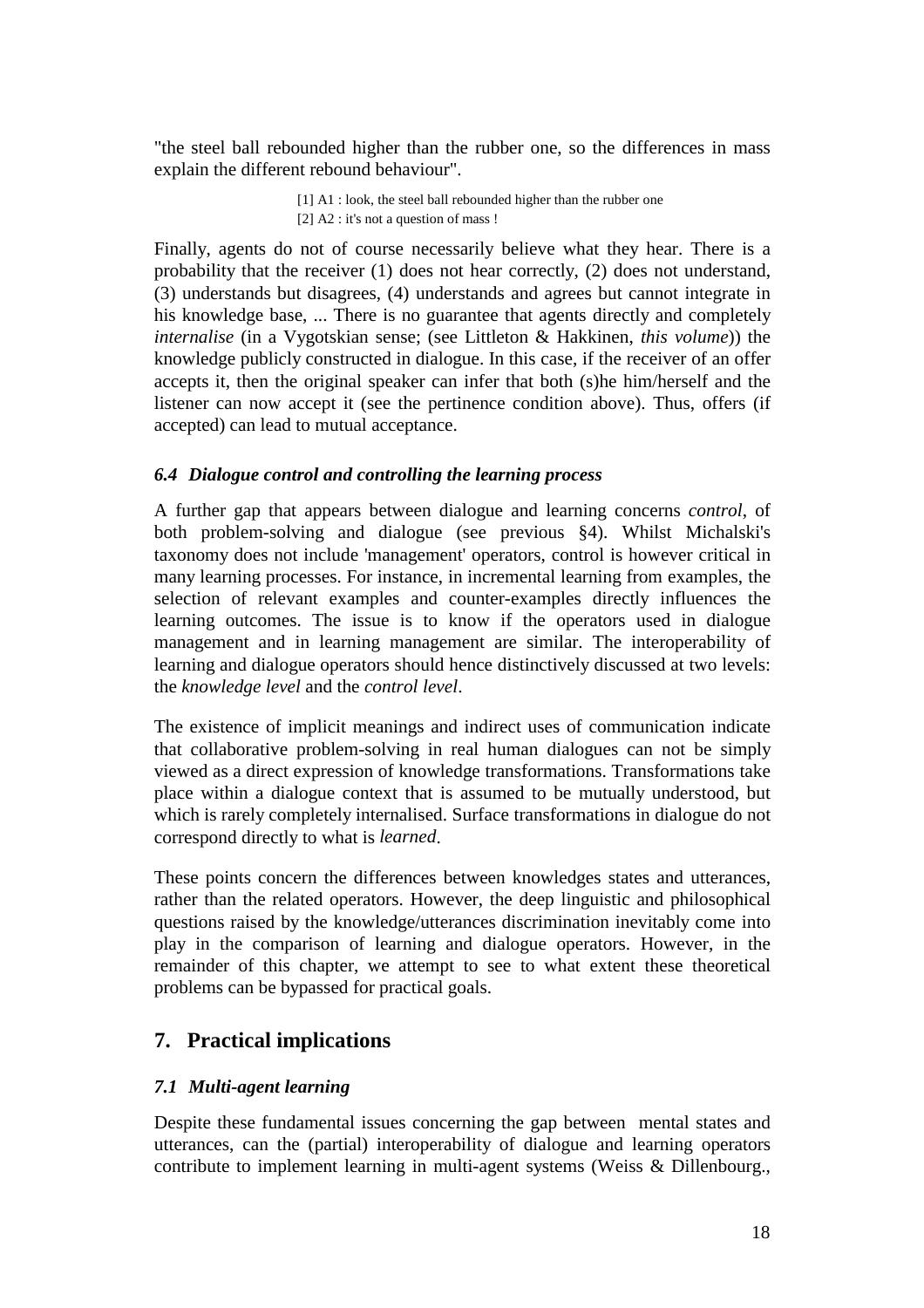this volume)? We examine this issue, with our own perspective where modelling human collaboration prevails on engineering issues.

Unfortunately, dialogue and learning have traditionally been studied in different branches of artificial intelligence (AI). Traditionally, AI has been clustered into disciplines such as problem solving, ML, computational linguistic, robotics, vision, tutoring systems, … . Agent architectures reflect this history: they generally dissociate some core reasoning layer (knowledge representation, problem solving, learning,...) from the interface layer (incoming and outgoing messages, vision, ...). There have been a few attempts to merge different techniques and efforts to unify AI sectors e.g. around SOAR (Rosenbloom & al, 1993), but globally, the independent development of the different AI dispciplines does facilitate synthetic approaches such as looking for what is common between learning and dialogue models.

The first step to develop an algorithm which unifies learning and dialogue is to improve the interoperability of learning/dialogue operators. People Power (Dillenbourg & Self, 1992) illustrates this principle. The artificial agent uses the same operators for reasoning and for dialoguing: agree or refute. Dialogue was based on a binary tree of arguments where any argument could be agreed or refuted, where refutations could then on their turn be agreed or refuted, and so on. When the artificial agent reasoned alone, it used the same operators with itself, i.e. it was able to refute its own arguments, its own refutations, and so forth. In other words, reasoning was implemented as an inner dialogue. Learning resulted from the fact that the artificial agent replayed - *modus modendi* - some parts of previous dialogue during its inner monologues.

In the task, the two agents have to modify an electoral systems in order to gain more seats for their party. When 'proving' (in the EBL sense) that his action will will to gain seats, agent-1 (using over-general rules) argues that agent-2 that : 'If a party gets fewer votes, then it will get fewer seats'. Agent-2 attemps to prove that this statement is wrong in the particular case at hand and proves it: " Since this party has no seats, it cannot loose seats". Agent-1 will store this refutation, and check it the next time it will trigger the over-general rule. This relation between the over-general rule and its refutation is functionnaly equivalent to specializing the over-general rule by adding has a condition the negation of the refuting rule: 'If a party gets fewer votes and has seats then it will lose seats'.

The principle of similarity between dialogue and reasoning was applied here in its simplest way, the set of operators being extremely simple (agree/disagree). Real dialogues are of course more complex. An avenue for research is to design similar dialogue/learning mechanisms but with a richer set of dialogue/learning operators and communicative acts, or systems which are able to negotiate 'below the rule level', i.e. not by using conflictual rules, but by negotiating during the rule instanciation process (Dillenbourg, 1996).

The notion of "reasoning as a dialogue with oneself" illustrates the applicability of dialogue operators as learning operators. The reverse applicability, using learning operators to describe group interactions, can be implemented if one sees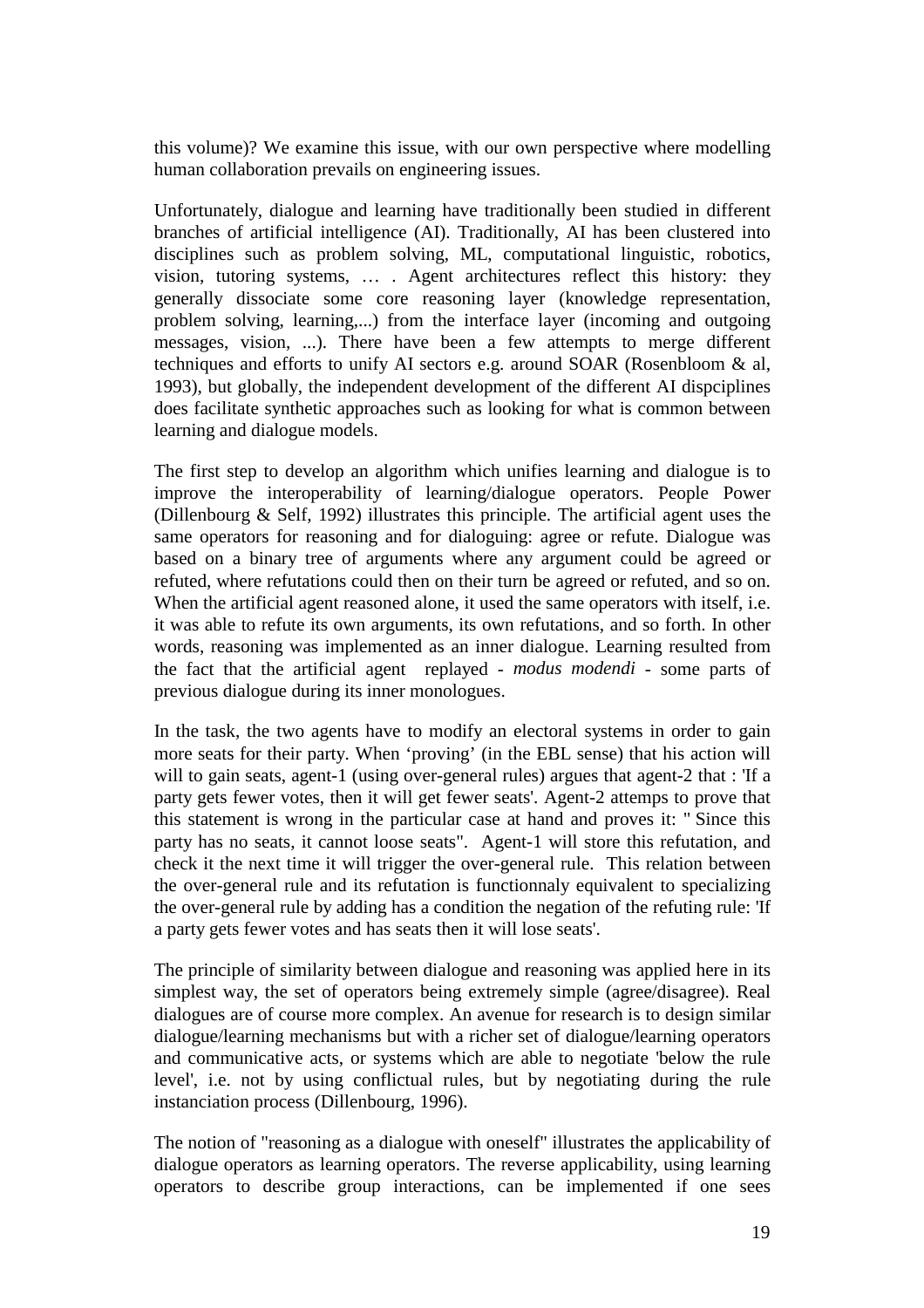collaborative dialogues as the process of building a shared knowledge set. Individual utterances can hence be seen as learning operators with transform the shared knowledge set.

However, the shared knowledge space is not a publicly accessible entity, as in the case of knowledge states in a ML system - representations of it exist in each agent. Some discrepancies are actually important for learning, provided that they are detected and resolved. This brings us back to a point mentioned earlier concerning the multidimensionality of negotiation. In addition to domain-level relations, established by transformations, agents also transform the meaning of utterances, in order to check what was meant, to establish mutual understanding of the joint space - a process that has been described as "social grounding" (Clark & Schaefer, 1989). Such grounding or negotiation of meaning is required even in the case where agents attempted to make all of their relevant knowledge states publicly accessible.

In other words, there is something "stereoscopic" in collaboration : Agent A exploits differences between his own knowledge and his representation of Agent-B's partner knowledge. This inter-partner comparison is different from what we saw so far. Learning operators describe differences between successive knowledge states, dialogue operators between more or less successive utterances. In both cases, this sequentiality limits somewhat the scope of potential differences. At the opposite, the differential reasoning on two independent knowledge states must cover any possible difference, until an empty intersection. The set of operators used both in learning and dialogue should hence be extended to cover the mutual modelling process which supports the construction of shared knowledge.

It is likely that the perspective of 'multi-agent learning as a dialogue among agents' - which would be a new perspective that has been ignored so far - opens new and promising research directions (Weiss & Dillenbourg, *this volume*).

#### *7.2 Integrating user interaction in machine learning*

ML systems most often induce a general concept from a number of examples by generalising the common features of the examples. Among the particular difficulties in such systems are the description language limitations and the incrementality of the learning process. Valid algorithms may produce incorrect results from correct data, simply because there is some mismatch between the way in which data is provided and the way it is processed. This is especially important as we deal with imperfect domain theories, where initial data may be incomplete or may contain many biases. Knowing this, users can modify data that they provide to the system in order to allow it to refine the knowledge that it has already built.

To reduce such difficulties, different ML systems or models have been proposed, and their common purpose is to move from the one-shot learning process, and take into account interaction with expert-users. There is a growing interest in integrating interactions with expert users in ML systems. The goal is nevertheless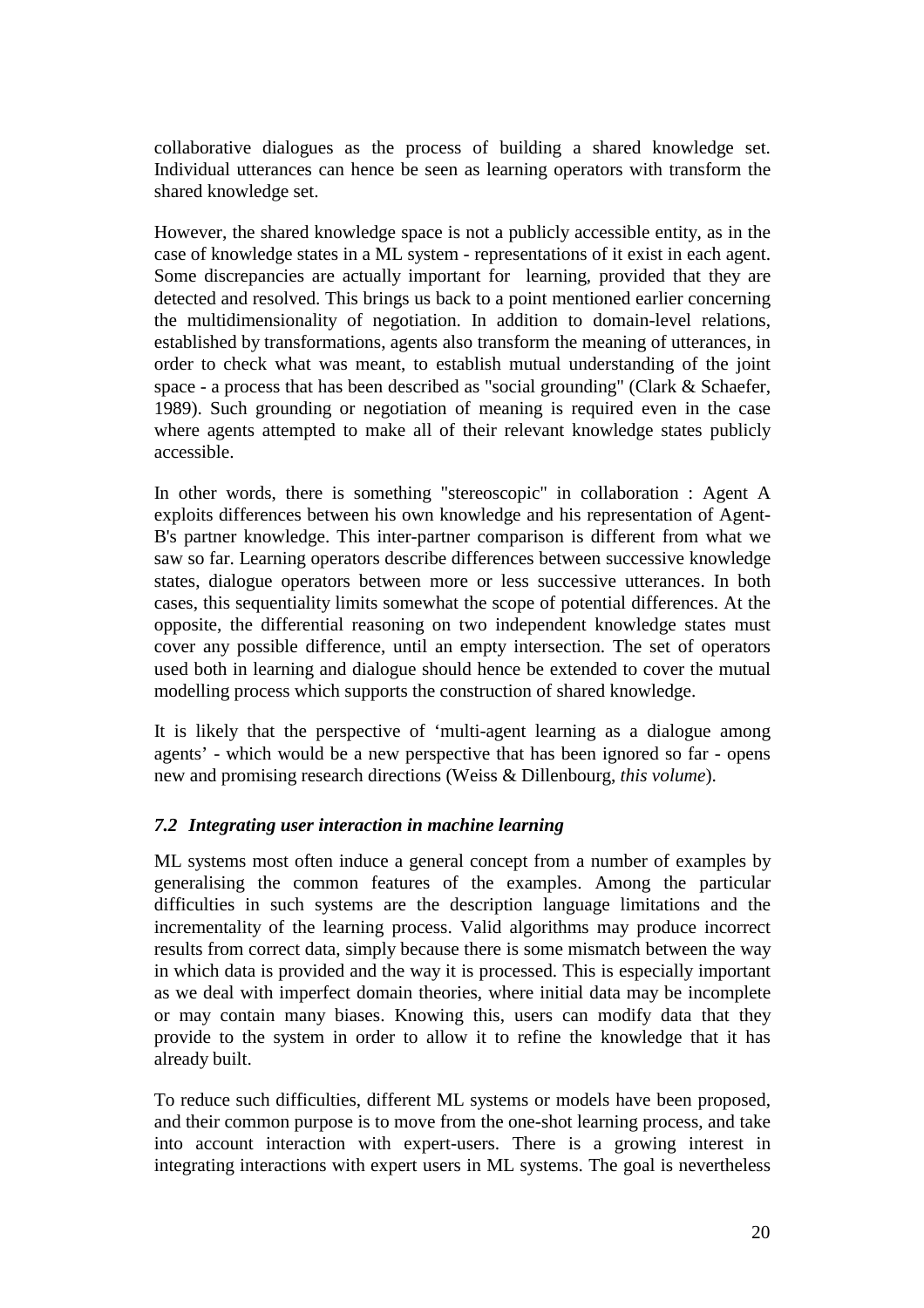not strictly to implement collaborative learning systems. The main motivation is to gain robustness by adding user-system interactions. Of course, most ML systems allow very restricted types of interactions with the user. These interactions are generally implemented by incorporating the ML system into two kinds of environment:

- Interface environment: In such environment, the systems that have been exhibited tend to place more emphasis on interaction than on learning. These systems belong to the area of 'programming by demonstration (PDB)' (Cypher, 1993). The learning systems are used to analyse user behaviour and then try to improve the user's task (see for example, Yoshida and Motoda, 1996).
- Knowledge acquisition environment: In such environment, the systems focus more on the learning/acquisition process than on interaction. Knowledge acquisition is viewed as a cyclic process that allows the systems to refine its learned or acquired knowledge. Examples of such environment are the knowledge based system MOBAL (Morik & al., 1993), and the learning environment LEGAL (Mephu Nguifo, 1997).

LEGAL has its foundations from a learning model reported by (Mephu Nguifo, 1994, 1995). In such model, the learning system interacts with an expert-user in order to: (1) learn knowledge from initial data provided by the expert, (2) derive new results from learned knowledge, and (3) also help the expert-user during the interpretation of learning results. LEGAL receives initial input (binary data and learning parameters) from the user. The user is considered to be an expert of the domain. The learned knowledge arises from the successive application of different transmutation functions such as specialization, selection, characterization, generalization and discrimination over the lattice structure of the binary data.

The derivation of new results is a way to validate the learned knowledge. Unseen data are provided by the user to test the efficiency of the learned knowledge. LEGAL uses different kinds of derivation transmutations for this purpose. It can either use deductive derivation or analogical inference by combining reformulation and similization transmutation functions.

As the user works on an incomplete model, the last step becomes very important since both expert and system can change their knowledge state depend on the results interpretation. To allow this, the learning model includes the notion of proofs and refutations (Lakatos, 1984; Hayes-Roth, 1986) through the mechanisms of objections. Objections are built by the system as a way of proving its results. An objection is true until the user refutes it as an explanation of the system decision. Whilst the acceptance of objection could change the user knowledge, the refutation of an objection should allow to modify the knowledge learned by the system.

This system is based on a static and cyclic process for controlling learning. It has been extended to a dynamic model of control (Mephu Nguifo, 1997). This extended model adds an indirect dialogue between the user and the system, by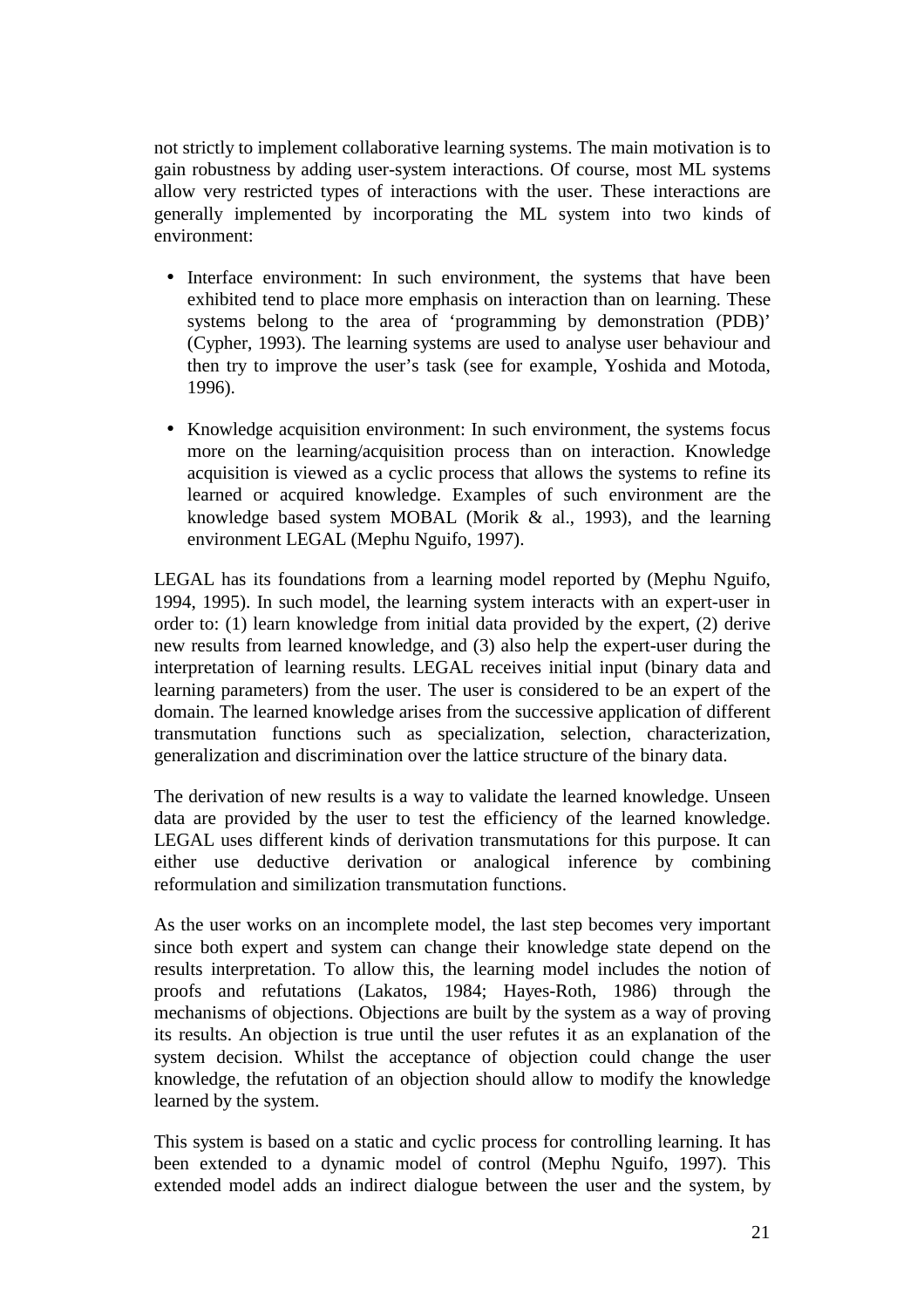integrating various tools with different purposes, and which are linked together in order to dynamically control the learning process.

Nevertheless, these systems basically remain cooperative (rather than "collaborative", in the sense described here - see also the introduction, Dillenbourg, *this volume*) since there is a fixed division of labour between the system and the user: the former has to learn, explain, or recognize, and the latter must choose the initial data and analyse the system's results. We are seeking more collaborative systems where the user and the system can *negotiate* the data, the amount of noise, the heuristics, ... In collaboration, the system and the human share roughly the same set of actions (Dillenbourg  $\&$  Baker, 1996). Hence, any reasoning step performed by the ML system has to be available also to the user through some dialogue function. The interoperability of dialogue and learning operators may improve the collaboration between a human agent and the system agent in two ways: (1) by increasing the modularity of functions, each agent being able to contribute of a smaller step of the learning process, (2) by increasing the symmetry of the distribution of functions, most functions being allocable either to the human or to the machine agent. Another potential advantage of incorporating dialogue and learning together is that this might lead to 'self-explanation effects' or the 'effect of understanding by explaining'.

## **8. Conclusions**

This chapter compared two sets of operators which come from different research communities. Learning operators have been proposed in ML where knowledge states are directly inspectable. Dialogue operators come from psychology and linguistics, they describe relations between the content conveyed by the subjects actions, namely by their utterances, via a commonly assumed context. The gap between dialogue and learning operators reflects the gap between knowledge and action. For instance, we pointed out that dialogue operators cover the 'strategy' aspects of dialogue (e.g. saying something one does not believe in order to check one's partner agreement), while Michalski's learning operators do not cover these 'strategy' aspects (e.g. selecting which example to consider next). While the interoperability of learning and dialogue operators seems feasible at the knowledge level, it seems more difficult to achieve it at the strategical level.

Finally, we mentioned that learning operators could be applied to the analysis collaborative dialogues, not by modelling individual knowledge states, but by tracing the emergence of a body of shared knowledge. Our recent experiments on computer-supported collaborative work (Dillenbourg & Traum, 1997) show that this shared knowledge is — to a large extent — reified on a whiteboard. A whiteboard is a drawing software in which two users can edit the same page together, modifying or deleting each other's objects. The information displayed on the whiteboard remains there and is mutually visible, the subjects use it as the main medium to co-construct the solution. Namely, they select for display on this persistent medium the information which is itself persistent, i.e. will remain valid along the solution process. Hence, the shared knowledge, this invisible result of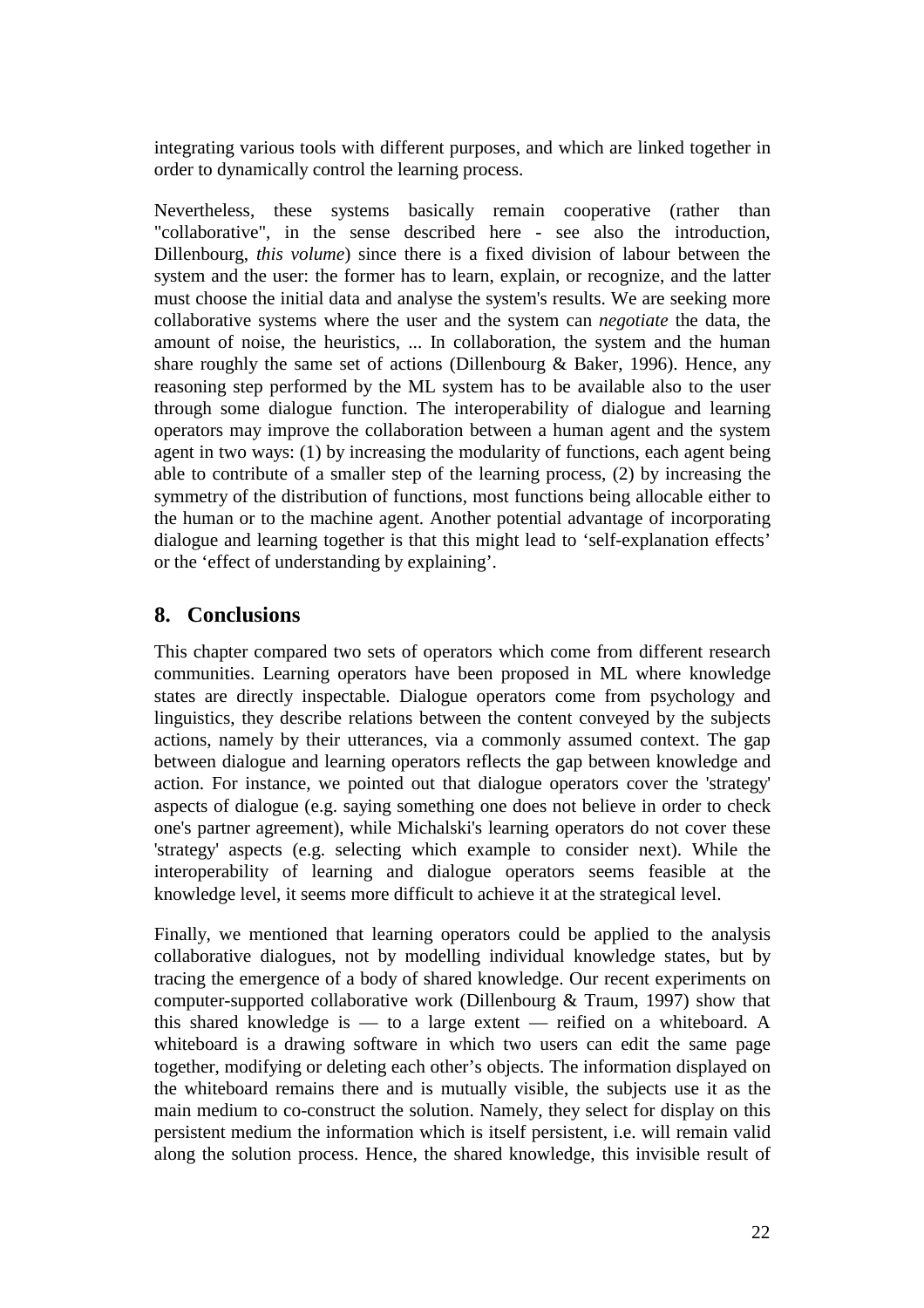grounding dialogues, is reified by a single set of observables notes, which brings this linguistic concept closer to the machine learning framework.

#### **9. References**

- Baker, M.J. (1989). *Negotiated Tutoring : An Approach to Interaction in Intelligent Tutoring Systems.* PhD thesis (unpublished), Institute of Educational Technology, The Open University, Milton Keynes, Great Britain.
- Baker, M.J. (1994). A Model of Negotiation in Teaching-Learning Dialogues. In *The Journal of Artificial Intelligence in Education,* **5**(2), 199-254.
- Baker, M.J. (1995). Negotiation in Collaborative Problem-Solving Dialogues. In Beun, R.-J., Baker, M.J., & Reiner, M. (Eds.) *Dialogue and Instruction*, (pp. 39-55). Berlin : Springer-Verlag.
- Bunt, H. C. (1989). Information dialogues as communicative action in relation to partner modelling and information processing. In Taylor, M. M, Néel F, & Bouwhuis D. G. (Eds) *The structure of multimodal dialogue,* 47-74. North-Holland: Elsevier Sciences Publishers.
- Bunt, H. C. (1995). Dialogue Control Functions and Interaction Design. In Beun, R. J., Baker, M.J, & Reiner M. (Eds.), *Dialogue and Instruction, Modeling Interaction in Intelligent Tutoring Systems*. Proceedings of the NATO Advanced Research Workshop on Natural Dialogue and Interactive Student Modeling, 197-214. Berlin, Germany: Springer.
- Cypher, A. (1993). *Watch what I do: programming by demonstration*. Cambridge, MA: MIT Press.
- Dillenbourg, P. (1996) Some technical implications of distributed cognition on the design of interactive learning environments. *Journal of Artificial Intelligence in Education*, 7 (2), 161-179.
- Dillenbourg, P., & Self, J. A. (1992). A computational approach to socially distributed cognition. *European Journal of Psychology of Education*, 3(4):353-372.
- Dillenbourg, P. & Baker, M (1996) Negotiation spaces in Human-Computer Collaborative Learning. Proceedings of the *International Conference on Cooperative Systems* (COOP'96), Juan-Les-Pins (France), June 12-14 1996
- Dillenbourg, P. & Traum, D. (1997) The role of a whiteboard in a distributed cognitive system. *Swiss workshop on collaborative and distributed systems*. Lausanne, May 1st 1997.
- Goldberg, D.E. (1989). *Genetic algorithms in search, optimization, and machine learning*, Reading, MA: Addison-Wesley.
- Grice, H.P. (1975). Logic and conversation. In Cole, P. & Morgan, J. (eds.), *Syntax and Semantics 3: Speech Acts*, 41-58.
- Hayes-Roth, F. (1986). Using Proofs and Refutations to Learn from Experience. In Mitchell, T. M., & al. (Eds.) *Machine Learning: An A.I. Approach*, San Mateo, CA, 221-240.
- Hobbs, J. R. (1982). Towards and Understanding of Coherence in Discourse. In *Strategies for Natural Language Processing* Lehnert, W. G. & Ringle, M. H. (Eds.) , 223-244. Hillsdale, New Jersey: Lawrence Erlbaum Associates.